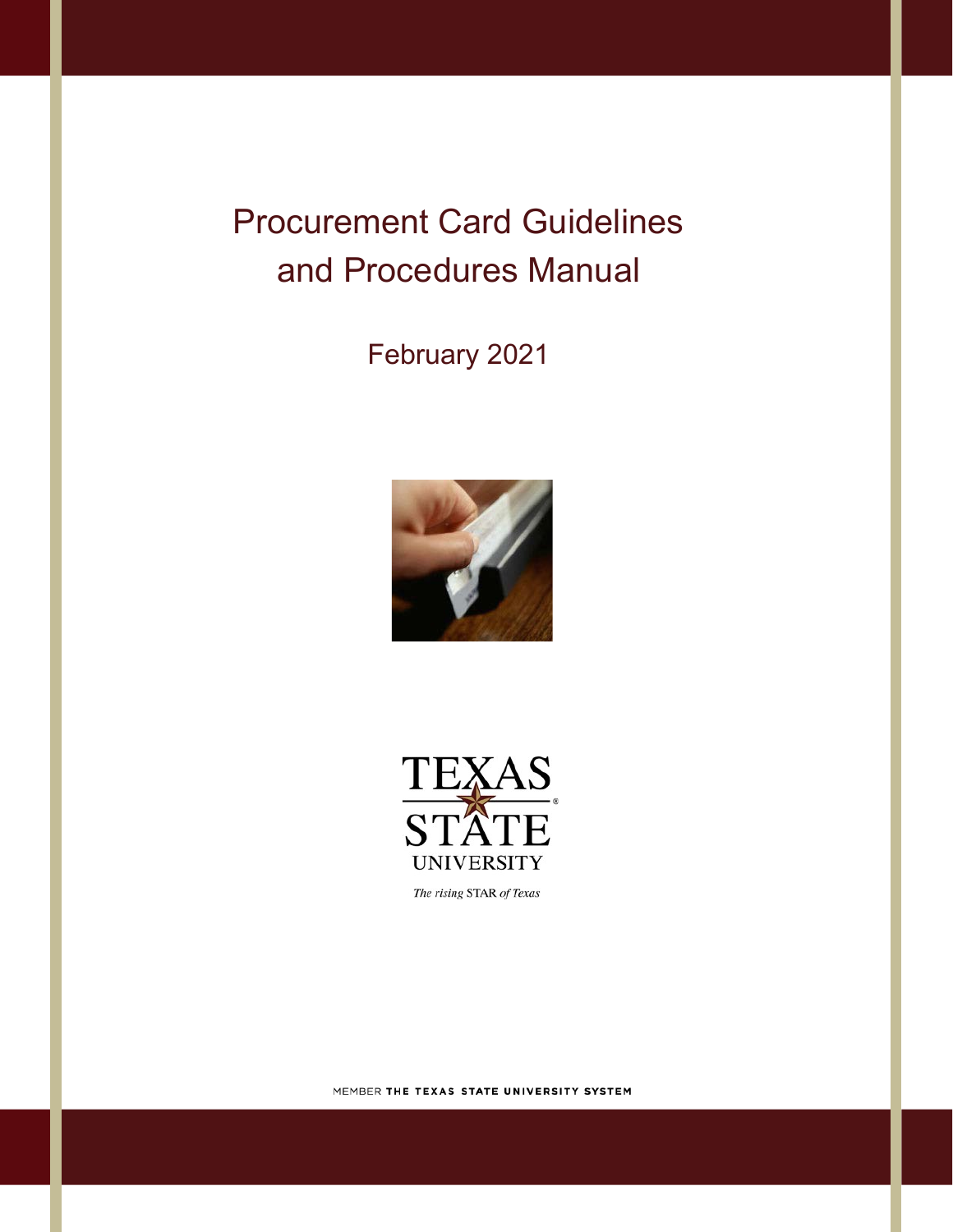| Cardholder/Department Card Custodian Responsibilities 4          |
|------------------------------------------------------------------|
|                                                                  |
|                                                                  |
|                                                                  |
|                                                                  |
|                                                                  |
|                                                                  |
|                                                                  |
|                                                                  |
| Alcohol, Awards, Flowers, Food or Refreshments Purchases  8      |
|                                                                  |
|                                                                  |
|                                                                  |
|                                                                  |
|                                                                  |
| Section 7: Returns, Credits and Disputing a Transaction 13       |
| Section 8: Lost, Stolen, Cancellations, and Terminations  14     |
|                                                                  |
|                                                                  |
|                                                                  |
| Section 12: Sponsored Program (Grants and Contract) Accounts  16 |
|                                                                  |
|                                                                  |
|                                                                  |
|                                                                  |
|                                                                  |
|                                                                  |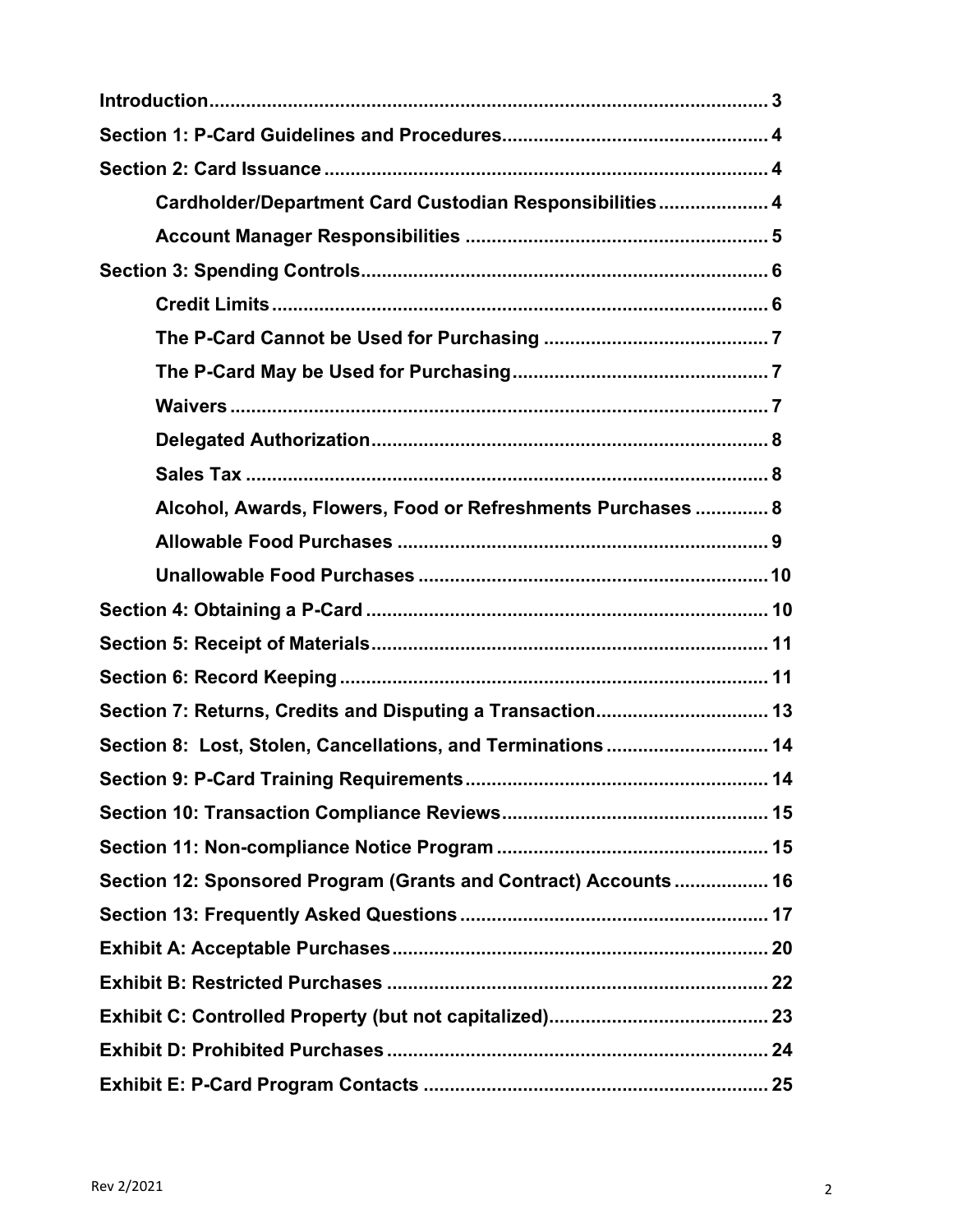### **Introduction:**

The purpose of the Texas State University (TXST) Procurement Card (P-Card) Program is to establish a more efficient, cost-effective method for paying for purchases and to delegate authority and capability to make these purchases to the Cardholders/Department Card Custodians (Custodian) in amounts not exceeding single transaction and monthly limits. This program is intended to complement existing procurement processes and designed to empower the departments to make needed purchases without a delay and with minimal paperwork. **Travel expenses are NOT allowed with the P-Card. The P-Card is not intended to avoid or bypass existing procurement and bidding procedures or requirements.** All items available through a TXST preferred contract/supplier in The TSUS Marketplace should be utilized first before going outside the Marketplace and using the P-Card. Using the P-Card is acceptable for purchases with a TXST preferred contract/supplier in The TSUS Marketplace **under** \$500 without a waiver or otherwise prohibited. The P-Card Program will be administered in accordance with the terms of the State of Texas contract for procurement cards and the University Procurement and Strategic Sourcing Policies and Procedures. **When TXST Policies and Procedures contradict Procurement Card Guidelines, TXST policy prevails.** 

### **IF YOU SUSPECT FRAUDULENT, WASTEFUL, OR ABUSIVE BEHAVIOR BY A P-CARD HOLDER, OR KNOW OF IMPROPERP-CARD USAGE, PLEASE CONTACT:**

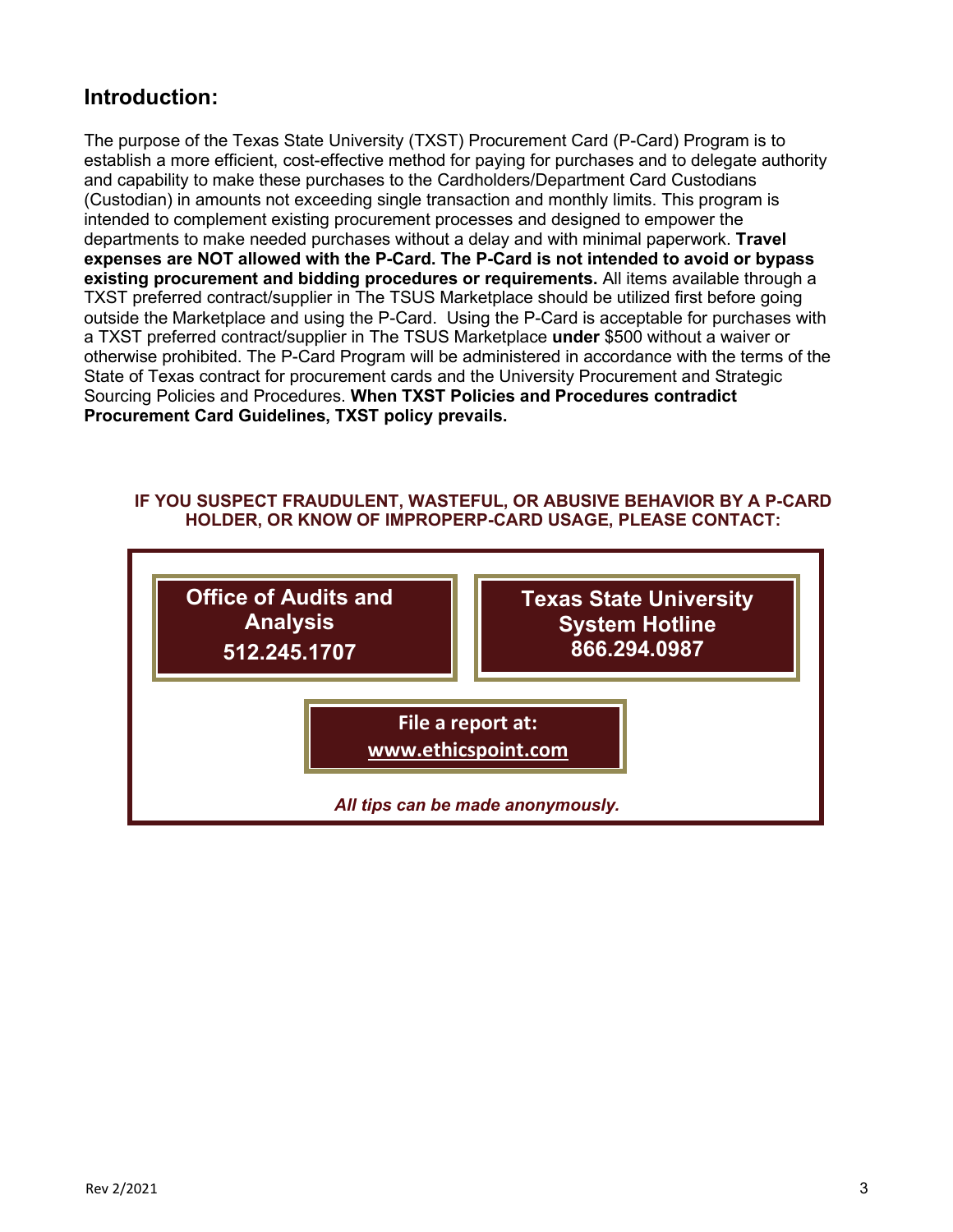## <span id="page-3-0"></span>**Section 1: P-Card Guidelines and Procedures:**

These Procurement Card Guidelines and Procedures provides information required for obtaining and using a P-Card; please read them carefully. A Cardholder's/Custodian's signature on the Cardholder Agreement form when a P-Card is issued indicates that the Cardholder/Custodian understands the intent of the program and agrees to follow the established guidelines and procedures.

The P-Card is for official University business purposes only and all purchases must have a business purpose and support the mission of the University. **The P-Card cannot be used for any purchases that violate University policies, nor may it be used for personal transactions.** Improper use or abuse of the P-Card may result in suspension of the Cardholder's/Custodian's P-Card(s), disciplinary action consistent with University policies, up to and including termination, and possible prosecution.

### <span id="page-3-1"></span>**Section 2: Card Issuance**

The P-Card is issued with the TXST Logo and the wording "Official Use Only" clearly indicated on the card.

**The Cardholder's name or Department name and Texas State University are imprinted on the front of the P- Card.** The Cardholder/Custodian is the only person authorized to use any P-Card assigned to them unless an approved Delegated [Authorization](https://www.txstate.edu/procurement/howtopurchase/procurementcard.html) Form is attached as part of the documentation for each transaction that is delegated.

The Cardholder/Custodian must bring his/her photo I.D to the Procurement and Strategic Sourcing office when picking up a P-Card. The P-Card will only be released to an assigned Cardholder/Custodian who has taken and passed the P-Card on-line training certification course. Students are not allowed to pick up the P-Card for the Cardholder/Custodian. The Cardholder/Custodian will sign the P-Card Agreement, which will be kept on file in the Procurement and Strategic Sourcing office. The Cardholder/Custodian will receive a copy of the P-Card Agreement and their P-Card.

### <span id="page-3-2"></span>**Cardholder/Custodian Responsibilities:**

### **The Cardholder's/Custodian's Responsibilities:**

- Follow all P-Card procedures and guidelines outlined in the P-Card Guidelines and Procedures Manual.
- Ensure that the most recent approved transaction log template is adequately prepared and maintained. The form can be found at[https://www.txstate.edu/procurement/howtopurchase/procurementcard.html.](https://www.txstate.edu/procurement/howtopurchase/procurementcard.html)
- Verify all purchases and transactions listed on the billing statement provided by the P-Card provider with the P-Card transaction log. This verification must occur by the  $20<sup>th</sup>$ of each month to avoid a disputed transaction being disallowed by the P-Card provider.
- Responsible for the use and control of their P-Card(s) and must follow University Policy and Procedure Statements (UPPS) and Finance and Support Services Policy and Procedure Statements (FSS/PPS).
- Responsible for the notification of lost P-Card(s) and the dispute process for a questionable charge.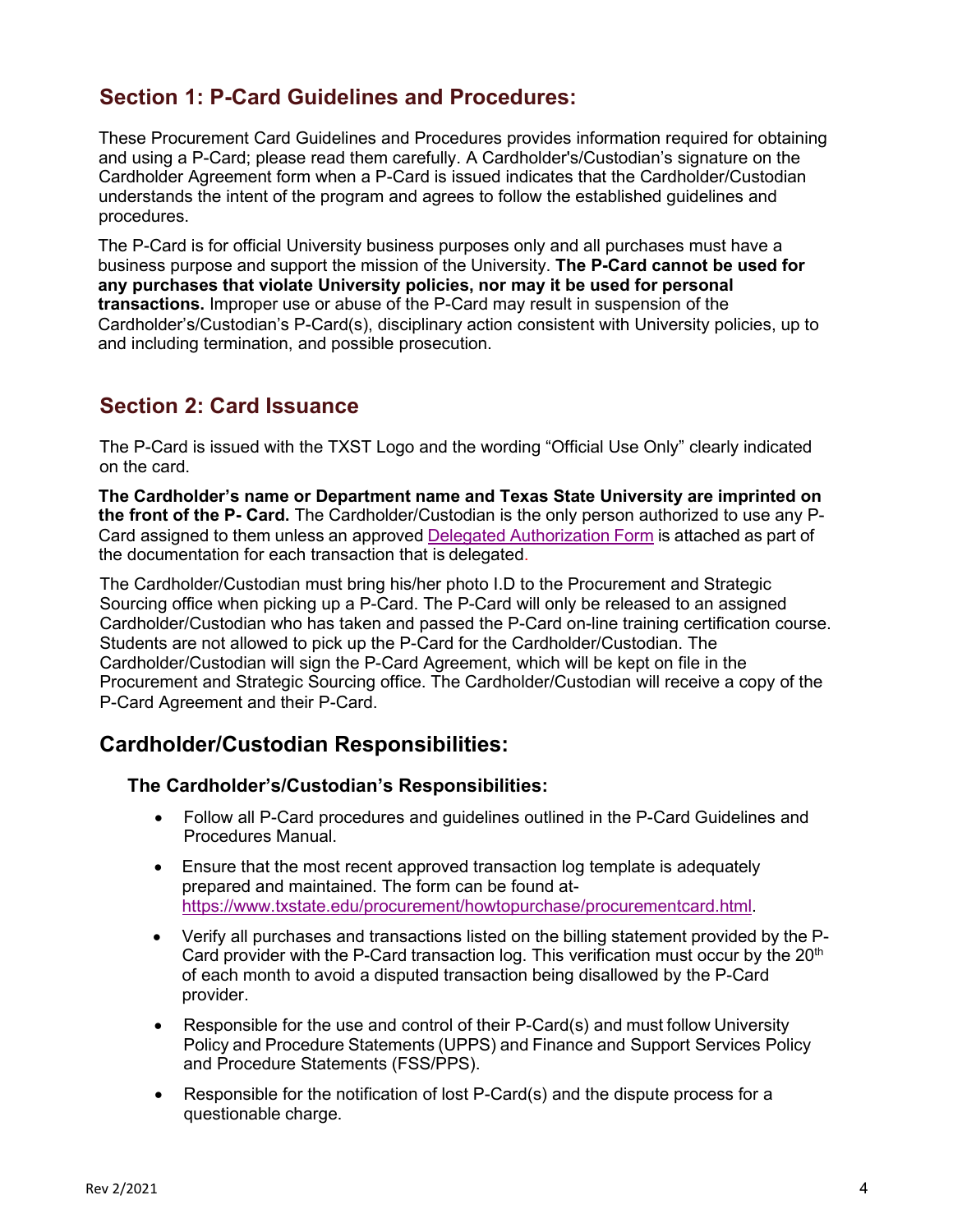- Verify that a potential vendor is not on "Vendor Hold" with the State of Texas for all purchases over \$500, before the purchase is made, excluding emergency purchases. The website for verification is <https://fmcpa.cpa.state.tx.us/tpis/servlet/TPISReports?step=1> .
- Responsible for the Safeguarding of the P-Card(s).
- Responsible for complying with [UPPS 02.02.10,](https://policies.txstate.edu/university-policies/02-02-10.html) Export Control Laws and Regulations. Prior to shipping anything outside of theUnited States, the Cardholder/Custodian is required to contact the Office of Research Integrity and Compliance (ORIC) at 5-2314 to ensure the necessary steps required to comply with the above-mentioned laws, policies and procedures have been adhered to prior to shipping items out of the country.

### <span id="page-4-0"></span>**Account Manager Responsibilities:**

- Approve monthly P-Card transaction documentation to ensure purchases are within TXST and P-Card Policies and Procedures. [UPPS 03.01.09](https://policies.txstate.edu/university-policies/03-01-09.html) "Fiscal Responsibilities of Account Managers", Section 04.02 states "The account manager's signature (whether electronic or manual) denotes approval for the expenditure of funds."
- Approval and signing the P-Card transaction logs, within five days after the Cardholder/Custodian completes the reconciliation, to ensure completion of the log and verification of transactions.
- Clearing any account, in accordance with [UPPS 03.01.09](https://policies.txstate.edu/university-policies/03-01-09.html) "Fiscal Responsibility of Account Managers at Texas State", that has insufficient funds to cover P-Card purchases.
- Account Manager or designee will be responsible for any re-allocation of funds within GCMS.
- Designate Department Delegates for departmental cards
- Determine spending limits within P-Card policy limits
- Ensure all employees understand the department budget constraints under which cards are to be used
- Monitor all accounts being used to ensure sufficient funds are available.

The Account Manager may be held personally liable for any inappropriate purchases by a Cardholder /Custodian from funds for which he or she is responsible.

Use of the P-Card will result in charges that must be paid but will not have been encumbered prior to the purchase. The Account Manager must monitor transaction activity of their Cardholders/Custodians to ensure that the account designated to pay the P-Card transactions has sufficient funds to pay for any outstanding charges and is not over-expended (Ref: UPPS 03.01.09 "Fiscal Responsibilities of Account Managers").

Repetitive use of the incorrect P-Card account will result in a review of the use of the P-Card. Findings may result in the suspension of the P-Card.

All Cardholder/Custodian billing statements will be paid according to the State of Texas and P-Card Provider contract terms. The Accounts Payable Office will pay all billings from the departmental account designated by the Account Manager for payment of P-Card's charges.

The Account Manager **MUST** request that the P-Card be immediately canceled when a Cardholder is separated from the University, assumes different duties that do not require the use of the P-Card, or transfers to another department by using the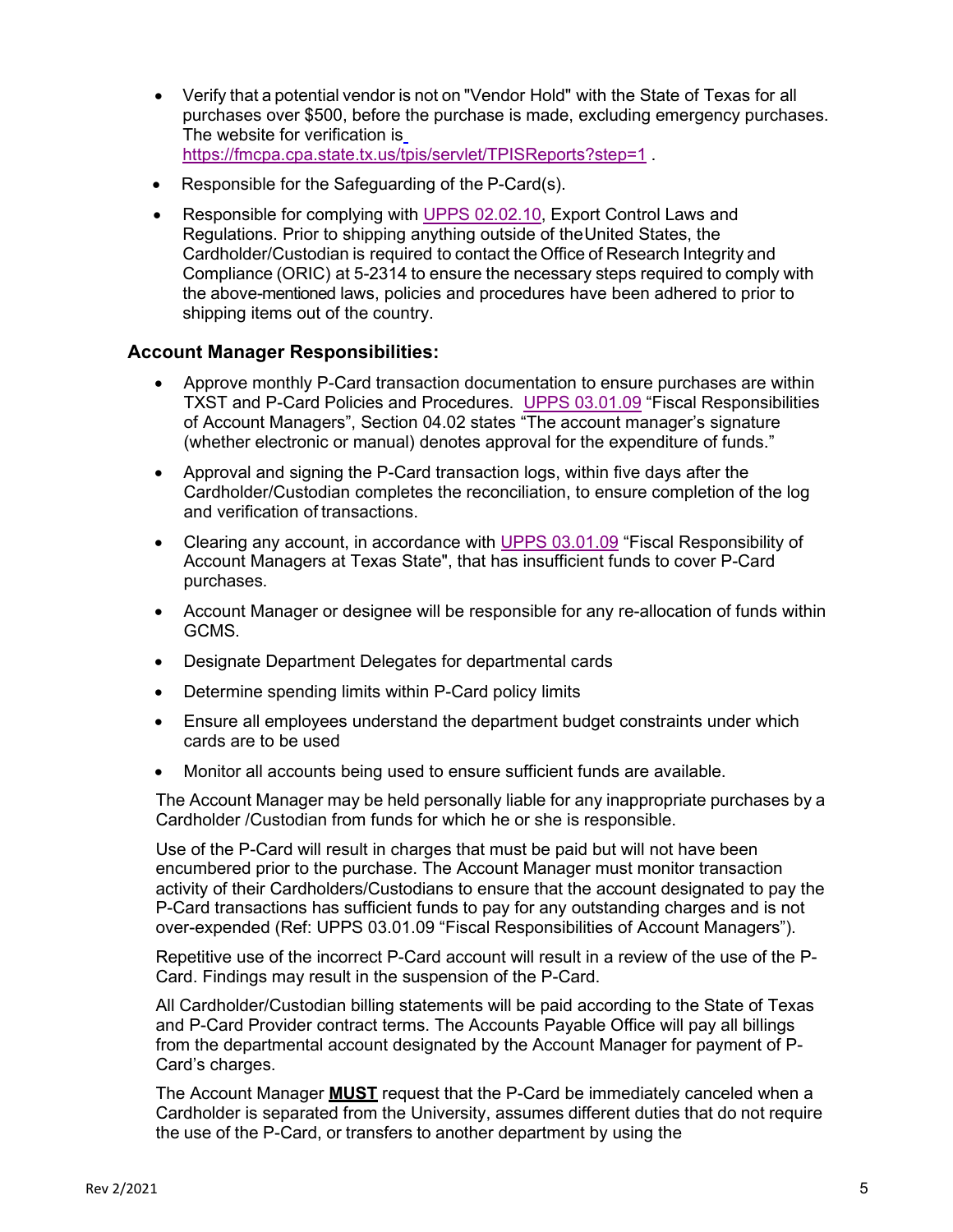[Cancellation/Suspension Request](https://www.txstate.edu/procurement/howtopurchase/procurementcard.html) form and sending the P-Card (cut in half) and the form to the P-Card Program Administrator. When a Custodian separates from the University, assumes different duties that do not require the use of the P-Card, or transfers to another department the Account Manager must assign a new custodian and notify the Procurement and Strategic Office who the new custodian is, or cancel the card. If the P-Card cannot be located, the Account Manager must notify the P-Card Program Administrator so that the P-Card Provider can be notified, and the card disabled.

It is recommended, but not required, that Account Managers take the P-Card training if P-Cards are issued on accounts for which they are responsible.

When the Account Manager and the Cardholder/Custodian is the same, the transaction logs must be approved by his or her immediate supervisor. An additional person may be delegated by the Account Manager's supervisor to approve P-Card reconciliations for the Account Manager by submitting the Delegated Authorization from located at [https://www.txstate.edu/procurement/howtopurchase/procurementcard.html.](https://www.txstate.edu/procurement/howtopurchase/procurementcard.html)

# <span id="page-5-1"></span><span id="page-5-0"></span>**Section 3: Spending Controls:**

### **Credit Limits**

- All P-Cards have a per cycle credit limit. The standard cycle limit is \$10,000.
- The standard single transaction limit is \$2,000. This is the amount available on the P-Card for any single transaction.
- All P-Cards will have departmental spending limits as approved by the Account Manager. A **Request for P-Card Card Limit Increase Form** is required if you need an increase in your spending limit. The form can be found at [https://www.txstate.edu/procurement/howtopurchase/procurementcard.html.](https://www.txstate.edu/procurement/howtopurchase/procurementcard.html) Purchases in excess of these limits will be denied at the point of sale.
- Payment Cycle Limits will limit the dollar amount available toward purchases during a single reporting cycle. The department should request a Payment Cycle Limit consistent with the anticipated use of the card, up to a **maximum** limit of \$25,000 *per department,* subject to change upon review. Any request for a monthly credit limit increase over \$15,000 will require approval by the Associate or Assistant Vice President or Dean **and** the Director of Procurement and Strategic Sourcing or designee
- Raising your limit over the \$15,000 monthly limit increases TXST's liability for fraudulent charges and this liability will ultimately be the responsibility of the department and departmental M&O funds should it be determined that negligence was involved in any fraudulent activity.
- Transaction spending limits will limit the total dollar amount available toward a single purchase. The Per-Transaction Limit allowed is \$2,000 with the ability to increase the limit up to and including \$5,000 as determined by the Account Manager. The total purchase price for a single purchase, (including freight and any other charges) must be within the P-Card's established spending limit
- The P-Card may be used for purchases within the spending limits specified that are not otherwise restricted, prohibited or controlled.
- Orders/charges must not be split into multiple transactions, or multiple P-Cards, to pay for a single purchase, to keep each transaction under the maximum spending limits of the P-Card used. A SPLIT TRANSACTION IS MULTIPLE PURCHASES TO THE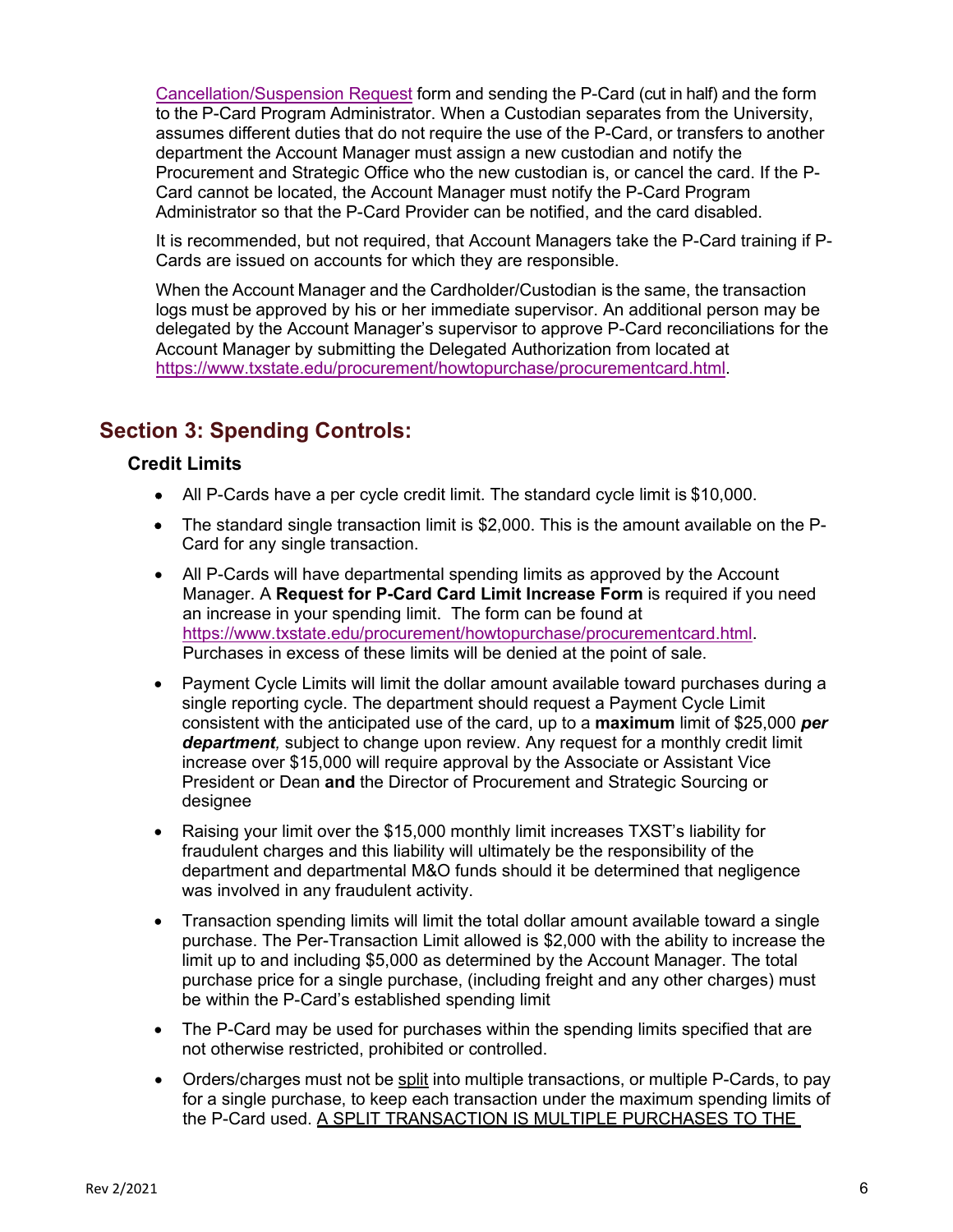### SAME VENDOR WITHIN A SEVEN-DAY PERIOD.

### <span id="page-6-0"></span>**The P-Card CANNOT be used for purchasing:**

- Prohibited [\(reference Exhibit D\)](#page-23-0), Controlled but not capitalized [\(reference Exhibit C\)](#page-22-0) items. The University's threshold for requiring equipment to be tagged and inventoried is \$5,000. Certain items with a value of less than \$5,000 are identified as "controlled" and are required to be tracked by the University. For these purchases, an asset record must be created through the creation of a purchase requisition and the issuance of a purchase order.
- The P-Card **does not allow purchases for typical business travel related expenses (airline tickets, car rentals, hotels, etc.).** If the Cardholder/Custodian attempts to use the P-Card for payment of business-related travel and entertainment expenses, the authorization request will be declined. If a purchase is declined due to Merchant Category Code exclusion, and there is reason to believe that it should not have been, please contact the P-Card Program Administrator.

### <span id="page-6-1"></span>**The P-Card may be used for purchasing:**

- Restricted items (reference [Exhibit B\)](#page-21-0), **ONLY** when approval by the Office of Procurement and Strategic Sourcing has been obtained **48 HOURS PRIOR** to the purchase.
- Purchases of **ANY** technology related items (not considered Prohibited or Controlled but not capitalized, reference [Exhibit C\)](#page-22-0) **MUST** go through the Information Technology Assistance Center (ITAC). If ITAC is unable to obtain the item, they will give approval to purchase the item(s) via a P-Card. A waiver must be prepared and include the email from ITAC and forwarded to the Office of Procurement and Strategic Sourcing for approval **48 HOURS PRIOR** to making the purchase.

#### <span id="page-6-2"></span>**Waivers**

The University may approve certain exceptions to the purchasing responsibility to the Cardholder/Custodian to meet specific University business requirements. Examples of such exceptions are food, or unexpected emergencies.

Cardholder/Custodian must obtain **PRIOR** written approval from the Account Manager and the request must state the business purpose, reason for the exception, including the date of the event, the nature of the event and (if applicable) the names of the participants in the event. The request must be submitted to the P-Card Program Administrator a minimum of forty-eight hours **PRIOR** to the purchase for final approval. The waiver request **MUST** be signed by the Cardholder/Custodian and the Account Manager. If the Cardholder/Custodian and the Account Manager is the same individual, the Account Manager's immediate supervisor **MUST** sign in the Account Manager's place. If a waiver request is received with the same signature in both areas, it will be returned for proper approval.

If the waiver is for Awards/Food/Flowers/Refreshments, an AP-12 form is also required. The AP-12 form can be downloaded at [https://www.txstate.edu/gao/ap/forms.html.](https://www.txstate.edu/gao/ap/forms.html)

• If the waiver is for an increase of the spending limit, you will need to submit a **Request for P-Card Card Limit Increase Form** The form can be found at [https://www.txstate.edu/procurement/howtopurchase/procurementcard.html.](https://www.txstate.edu/procurement/howtopurchase/procurementcard.html) This form will take the place of a waiver. If the limit increase is for Awards/Food/Flowers/Refreshments, an AP-12 form is also required. The AP-12 form can be downloaded at [https://www.txstate.edu/gao/ap/forms.html.](https://www.txstate.edu/gao/ap/forms.html)

A waiver request must be submitted for each event. **There are no "blanket" waivers.**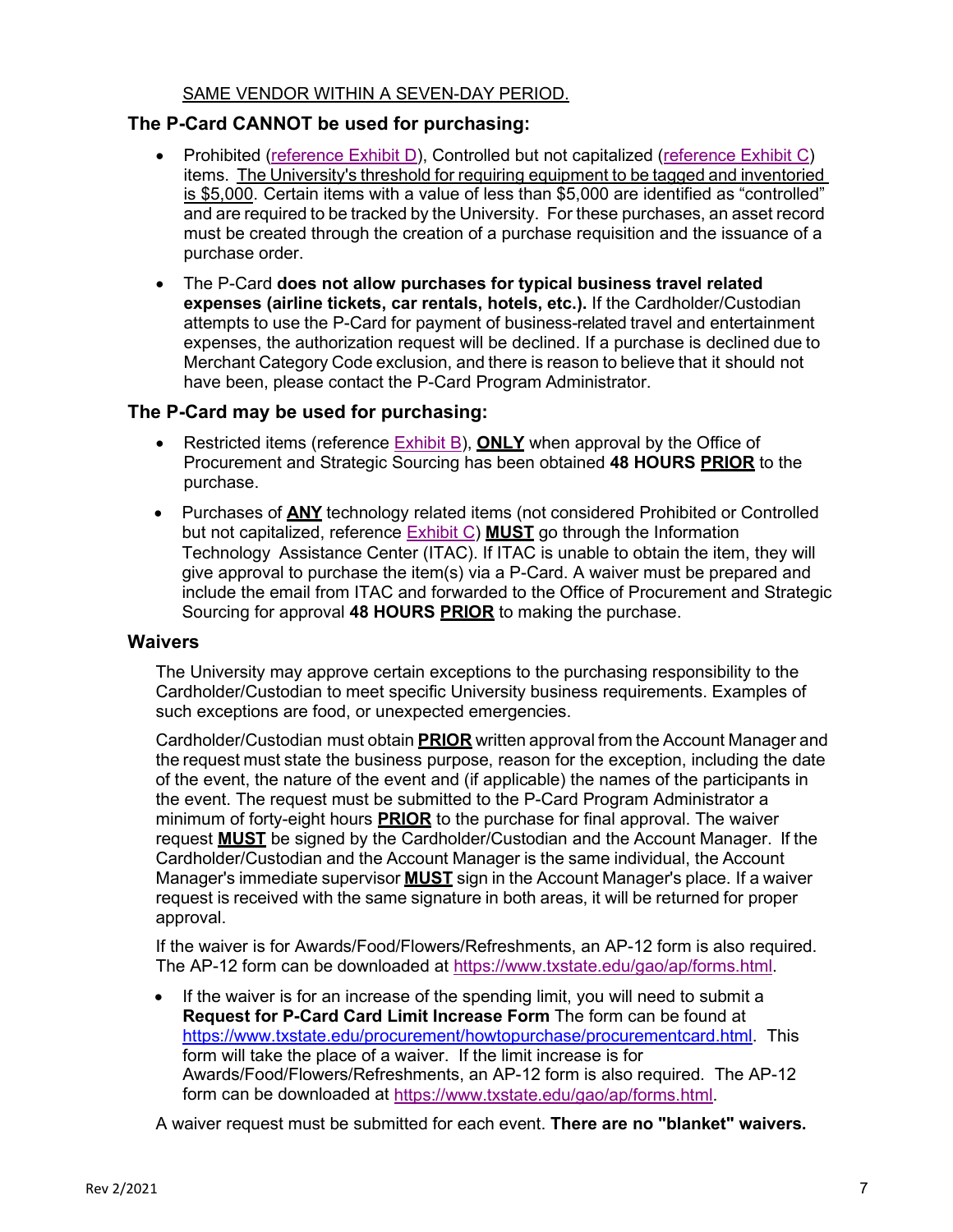If the funding source on the requested waiver involves a grant, the waiver **MUST** be routed through the Office of Sponsored Programs (OSP) for approval **BEFORE** being submitted to the P-Card Program Administrator. The waiver form can be downloaded at [https://www.txstate.edu/procurement/howtopurchase/procurementcard.html](https://www.txstate.edu/procurement/howtopurchase/procurementcard.htm).

#### **Memorandum of Understanding**

[FSS/PPS 05.01](https://policies.txstate.edu/division-policies/finance-and-support-services/05-01.html) establishes procedures for the Office of Procurement and Strategic Sourcing to enter into a Memorandum of Understanding (MOU) with departments, divisions, or individual P-Card holders for the exemption of the P-Card Waiver requirements when purchasing awards, flowers, food, or refreshments related to business purposes.

The Office of Procurement and Strategic Sourcing will strategically select and recommend offices that need a MOU based on usage and prior history.

### <span id="page-7-0"></span>**Delegated Authorization**

- **Account Manager delegations** for P-Card waiver, logs and other documentation must follow [UPPS 03.01.09 –Fiscal Responsibilities of Account Managers at Texas](https://policies.txstate.edu/university-policies/03-01-09.html)  [State.](https://policies.txstate.edu/university-policies/03-01-09.html) These delegations must be in writing and attached to the documents that are being delegated.
- The [Delegated Authorization Form](https://www.txstate.edu/procurement/howtopurchase/procurementcard.html) is used whenever someone other than the Cardholder/Custodian is making a P-Card purchase. This includes physically taking the P-Card to a place of business or making a telephone or internet purchase.
- A Delegated Authorization form should accompany the delegate so that Vendors will accept their signature for the charges. A copy of the Delegated Authorization form for each affected transaction must be retained with the transaction log as supporting documentation.

Delegation should be to another full time Texas State Faculty or Staff.\*\*

\*\***Exception: Students** may make purchases using the P-Card but not without prior authorization from the Office of Procurement and Strategic Sourcing.

### **A Delegated Authorization form with justification MUST be completed and on file at the Office of Procurement and Strategic Sourcing for any Student using aP-Card.**

The Delegated Authorization form may be downloaded from the Office of Procurement and Strategic Sourcing's website at

<https://www.txstate.edu/procurement/howtopurchase/procurementcard.html>

### <span id="page-7-1"></span>**Sales Tax**

#### **All purchases made with the P-Card are exempt from State of Texas sales tax.**

**TXST is not exempt from other states sales tax.** The Cardholder/Custodian should inform the Vendor of our tax-exempt status **prior** to placing the order. Upon request, a Tax Exemption Certificate may be completed by the Cardholder/Custodian and submitted to the Vendor. If sales tax is charged, contact the Vendor to request a credit of the sales tax back to the P-Card. Sales tax cannot be resolved using the P-Card dispute process. A copy of the Sales Tax Exemption Certificate may be downloaded at [http://www.txstate.edu/gao/ap/forms.html.](http://www.txstate.edu/gao/ap/forms.html) The Cardholder/Custodian is responsible for reversing any sales taxes charged to their Card.

### <span id="page-7-2"></span>**Alcohol, Awards, Flowers, Food or Refreshments Purchases**

**ALCOHOL CANNOT BE PURCHASED USING A P-CARD.** (Refer to [UPPS](https://policies.txstate.edu/university-policies/03-01-18.html)  [03.01.18-](https://policies.txstate.edu/university-policies/03-01-18.html)Purchase of Alcohol)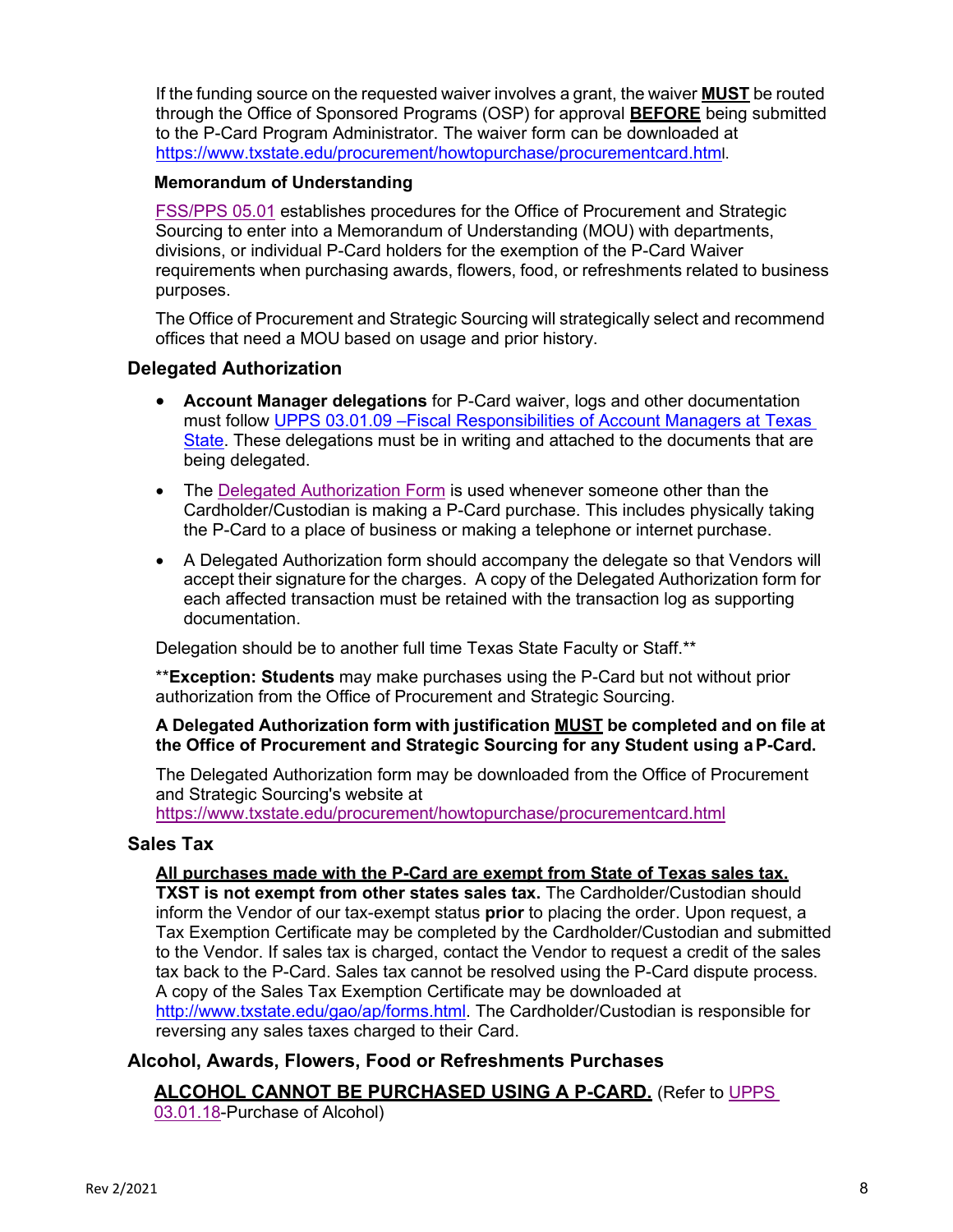Delegation for the purchase of Awards, Flowers, Food or Refreshments using the P-Card, **MUST** be approved by the appropriate Division Vice President and or the Provost, Office of Sponsored Projects if grant related, and the Office of Procurement and Strategic Sourcing.

### <span id="page-8-0"></span>**Allowable Food Purchases**

Two university policies address allowable food purchases:

- 1. [UPPS 03.01.03](https://policies.txstate.edu/university-policies/03-01-03.html) Allowable Purchases of Awards and Flowers
- 2. [FSS/PPS 03.11](https://policies.txstate.edu/division-policies/finance-and-support-services/03-11.html) Business Meals and Food Purchases

Purchase must have a clear business purpose and support the mission of the university.

Food generally should not be paid from state appropriated (E&G) funds. These are fund numbers that start with a "1".

Other sources of funding for food are generally permissible but may be subject to additional rules:

- 1. Grant funds (begin with "8") must be in accordance with grant requirements and require OSP approval
- 2. Restricted Gifts (begin with a "4") should be in accordance with donor's intent
- 3. Fee accounts (certain "2" funds and certain "3" funds) should be in accordance with the purpose of the fee assessed

### **Examples of Allowable Food Purchases**

- 1. Support of a continuing education program sponsored by Texas State.
- 2. Representation of the university to significant external constituents by one of such offices charged with such activities (i.e., President's Office, Cabinet Officers, etc.– see [UPPS 03.01.03](https://policies.txstate.edu/university-policies/03-01-03.html) for detailed list)
- 3. Food used in academic laboratories
- 4. Food purchased for resale
- 5. Food for consumption by animals
- 6. Food for athletes or athletic recruits
- 7. Food for the operations of the Texas State Child Development Center
- 8. Food for camps, continuing education, professional development conferences, seminars and short courses if covered by registration fees
- 9. Student events sponsored by the Division of Student Affairs
- 10. Purchases of bottled water
- 11. Allowable Business Meals

### **Allowable Business Meals**

• **Business Meals are defined as:**

An activity, which supports the business and educational mission of the university and the consumption of food, is **incidental** to the meeting. The presence of faculty and staff at the business meal must be integral to the purpose of the meeting.

- **Business meals are generally allowable if the meal:**
	- 1. Assists in carrying out the educational function of the university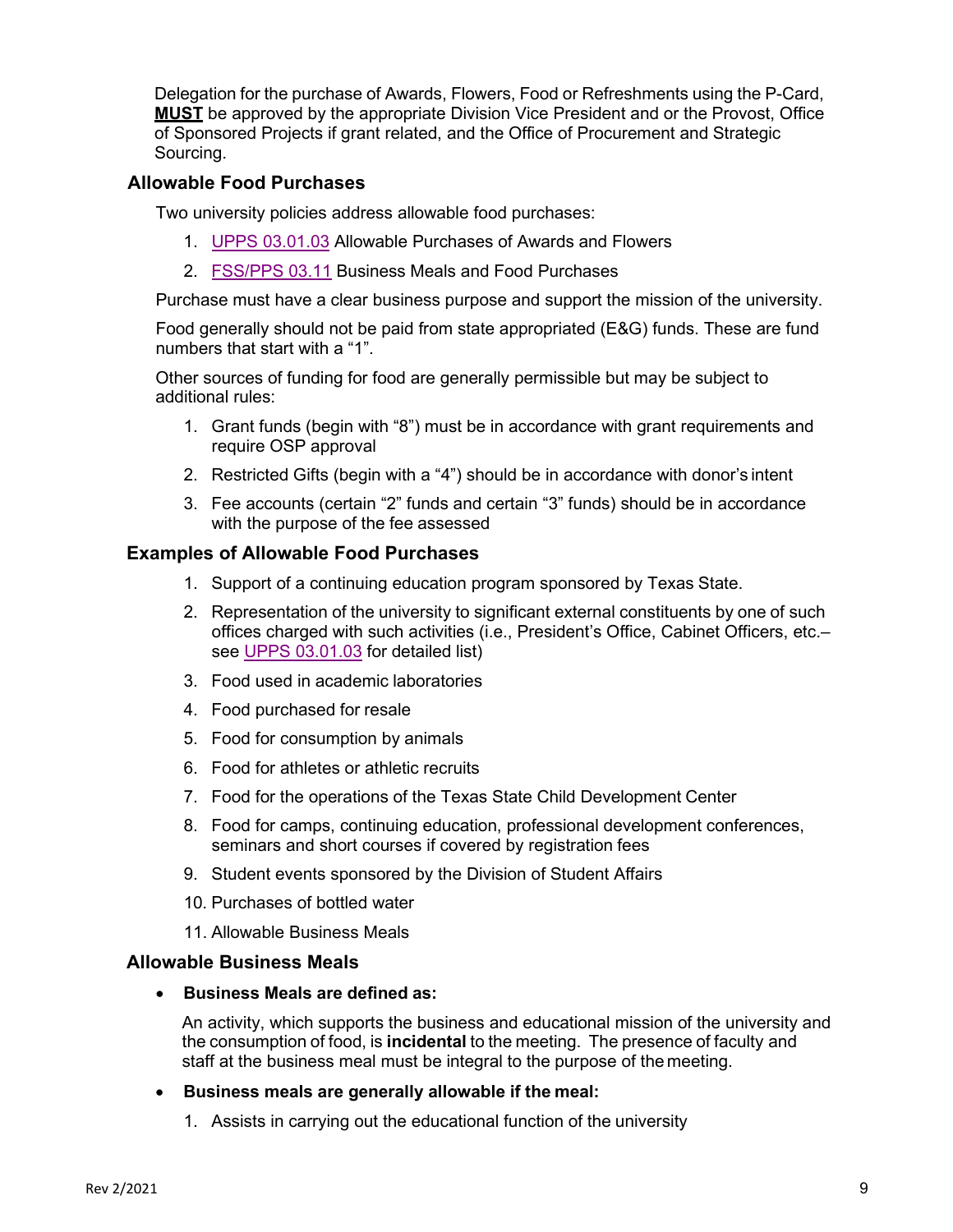- 2. Promotes education
- 3. Provides an important public purpose
- 4. Is incidental to the purpose of the meeting
- 5. Includes one or more external participants
- **Other Allowable Business Meals include:**
	- 1. Meals served in conjunction with events such as training workshops, strategic planning retreats, and student, faculty, or staff award ceremonies
	- 2. These may or may not include one or more external (non-Texas State faculty or staff) participants

### <span id="page-9-0"></span>**Unallowable Food Purchases**

- **Business meals and events where only employees and their relatives are present**
- **Meals provided to a spouse, family member or other personal acquaintance of a university employee or a non-employee.** (These meals may be permitted when there is a substantial and bona fide business reason for that person's attendance. An explanation is required.)
- **Purchases for routine staff meetings, even if some type of "training" willoccur.**  (Training workshops should be longer in duration than regular staff meetings or annual procedure reviews. Workshops are more involved than routine staff meetings)

### <span id="page-9-1"></span>**Section 4: Obtaining a P-Card:**

- An Account Manager using a Local (Non-Treasury) account may request a P-Card*.*
- An Account Manager with only State (Treasury) funding (i.e., Higher Education Funds (HEF) and Coordinating Board funded accounts) **CANNOT** request a P-Card.
- Departments and full-time Texas State Employees with the approval of their Account Manager may be issued a P-Card.
- At the time a Cardholder/Custodian applies for a card, the Cardholder/Custodian will indicate to which account the charges will be posted. If the account is a grant account, the Office of Sponsored Programs will also need to approve the application.
- All Cardholder/Custodian billing statements will be paid according to the State of Texas and P- Card Provider contract terms. The Accounts Payable Office will pay all billings from the departmental account designated by the Account Manager on the P-Card Application or Change Request form.
- You may download the P-Card application form from the Office of Procurement and Strategic Sourcing's website at <https://www.txstate.edu/procurement/howtopurchase/procurementcard.html>
- Upon receipt of your completed application form, signed by the responsible Account Manager and or OSP, the P-Card Program Administrator will review, approve, and enter into the P-Card Provider system. The P-Card Provider will send the P-Card(s) to the P-Card Program Administrator. This process normally takes about seven to ten business days after the application is entered into the P-Card Provider's system.
- Upon receipt of the P-Card, the individual who requested the P-Card will be contacted by the P-Card Program Administrator. All Cardholders/Custodians will be required to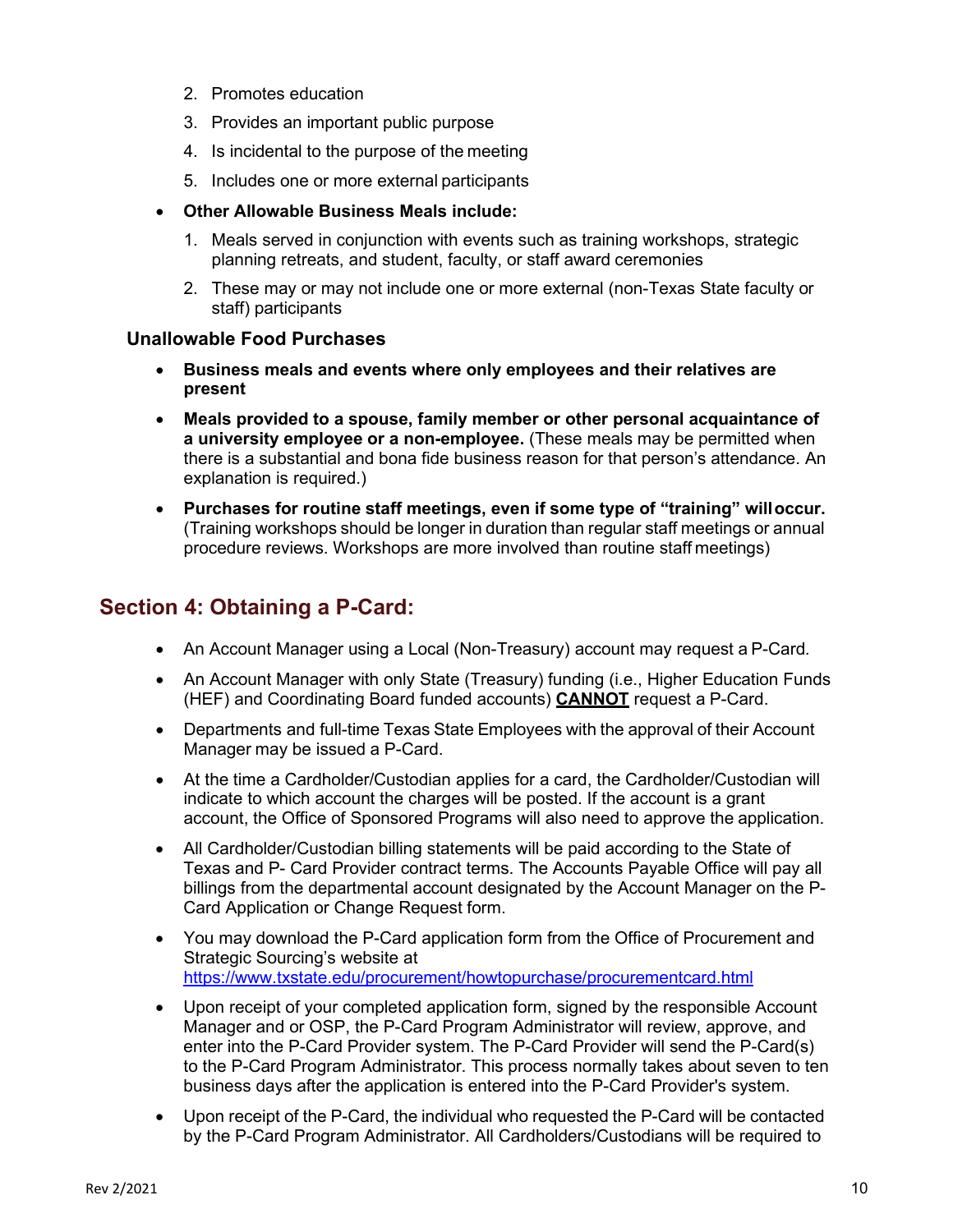take and pass the on-line P-Card certification training course and receive a certificate. The P-Card certification training course is required to be taken each year before the expiration of the certificate. If the certification is not completed, all cards issued to the Cardholder/Custodian will be suspended until such time as the course has been taken, passed and a certificate received

• Upon receipt of the card, the Cardholder/Custodian signs the back of the card. Prior to the initial use of the P-Card, the Cardholder/Custodian must call the number on the front of the card to activate the P-Card. If, after thirty (30) days of notification that the P-Card is ready for pick up, the card has not been picked up from the Office of Procurement and Strategic Sourcing, it will be cancelled, and a new application will be required.

### <span id="page-10-0"></span>**Section 5: Receipt of Materials:**

- It is the Cardholder's/Custodian's responsibility to ensure receipt of goods and follow up with Vendors to resolve any problems with delivery, discrepancies and/or damaged goods.
- All P-Card purchases requiring shipping should be shipped to the University Distribution Center or an authorized Academic/Administrative Department.
- The Cardholder/Custodian will need to retain supporting documentation of all purchases for compliance reviews. If the Cardholder/Custodian orders by phone, the Vendor must beinformed that an itemized sales receipt or pro-forma invoice must be included in thepackage. To ensure proper internal control, it is required that someone in the department, other than the Cardholder/Custodian or account manager, verifies the receipt of the items ordered by dating and legibly signing the P-Card log when the goods are received. (this is not required for food, registrations, etc.)
- Any P-Card purchase shipment routed through the University's Central Distribution Center needs to be clearly identified as a P-Card purchase as noted below, as there is no PO number against which the shipment may be received. The Cardholder/Custodian is to instruct the Vendor that the following must be clearly labeled on the outside of the package to avoid delay in identifying that the shipment was made with a University P- Card and delivered to the Central Distribution Center:

**"P-CARD PURCHASE" CARDHOLDER'S NAME: DEPARTMENT NAME:**

# <span id="page-10-1"></span>**Section 6: Record Keeping**

The Cardholder/Custodian must keep all P-Card itemized sales receipts, packing slips, on-line/web receipts/confirmations, applicable waivers, Delegated Authorization forms, and other related information for all P-Card transactions. *A credit card charge slip, with total amount only, is not adequate documentation.* Every billing cycle, the Cardholder/Custodian will receive from the P-Card Provider a P-Card billing statement showing their charges for the billing cycle along with the total amount charged to the account specified.

A Vendor's point-of-sale system usually prints an automatic receipt with the processed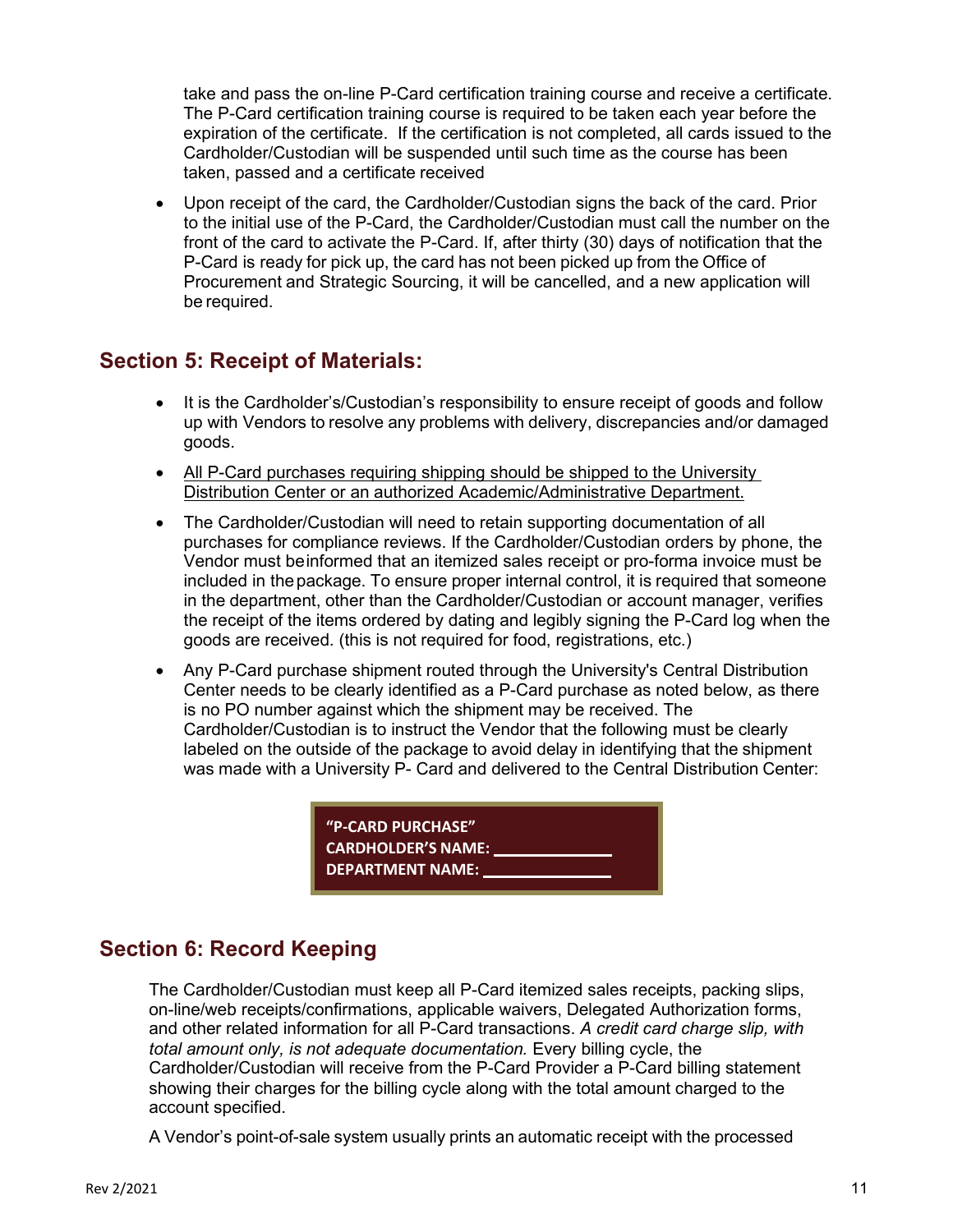order. This receipt should be e-mailed or postal mailed to you. If you cannot receive an itemized receipt via e-mail, ask the Vendor to include the receipt with the goods when shipping the product. The receipt is the only original documentation specifying if tax was charged to the purchase. If the Cardholder/Custodian receives a receipt from a Vendor that does not have a descriptive itemization of the products purchased, they must list on the receipt a description of all items. If the receipt does not have the space to list the itemization, attach a separate paper with a detailed list of all products.

The State of Texas, the University and the Office of Procurement and Strategic Sourcing requires Cardholders/Custodians to verify a vendor's hold status for all purchases \$500 and over, excluding emergency purchases. This verification is to be conducted prior to the purchase, excluding emergency purchases. The website for verification is [https://fmcpa.cpa.state.tx.us/tpis/servlet/TPISReports?step=1.](https://fmcpa.cpa.state.tx.us/tpis/servlet/TPISReports?step=1) If the Vendor is on vendor hold, the purchase cannot be made. A printout of the search page is to be placed with the receipt and any other documentation on the purchase.

A transaction log is to be kept by the Cardholder/Custodian for record keeping and statement reconciliation purposes. The purpose of this log is to give a simple, easy to use method of keeping track of expenditures made with the P-Card. A copy of the log may be downloaded from the Office of Procurement and Strategic Sourcing's website located at https://www.txstate.edu/procurement/howtopurchase/procurementcard.html. Use a new log for each month's purchases. Record in the log each time a purchase is made. You must use the most recent approved transaction log template to record your transactions.

### The form can be found at

[https://www.txstate.edu/procurement/howtopurchase/procurementcard.html.](https://www.txstate.edu/procurement/howtopurchase/procurementcard.html) A detailed description of the item(s) should be recorded for the Cardholder/Custodian, Account Manager, and the P-Card Program Administrator to recognize the purchase(s) as being authorized. Attach all documents related to the purchases to the corresponding log sheet. The log and receipts will be the back up to any P-Card charge recorded and this documentation will be used for audit and compliance purposes.

### **At a minimum, the Transaction Log should contain:**

- Clear business purpose/s
- Copy of an order form or application, when applicable
- Packing slip, if received, for goods from Vendor/Supplier
- Cashier receipt or Vendor/Supplier itemized receipt
- A printout of the vendor hold search page for all purchases \$500 and over
- Online/Web Orders should be documented with an Order Confirmation/Receipt containing the minimum of:
	- 1. Vendor Name
	- 2. Date of Purchase
	- 3. Total Price with Shipping
	- 4. Description of Purchase/Part or Model Number
- Department order form, if applicable (this may be prepared according to departmental guidelines, but must be signed by the appropriate departmental official to document approval of the transaction
- Any applicable approved waivers
- Any Delegation Authorization forms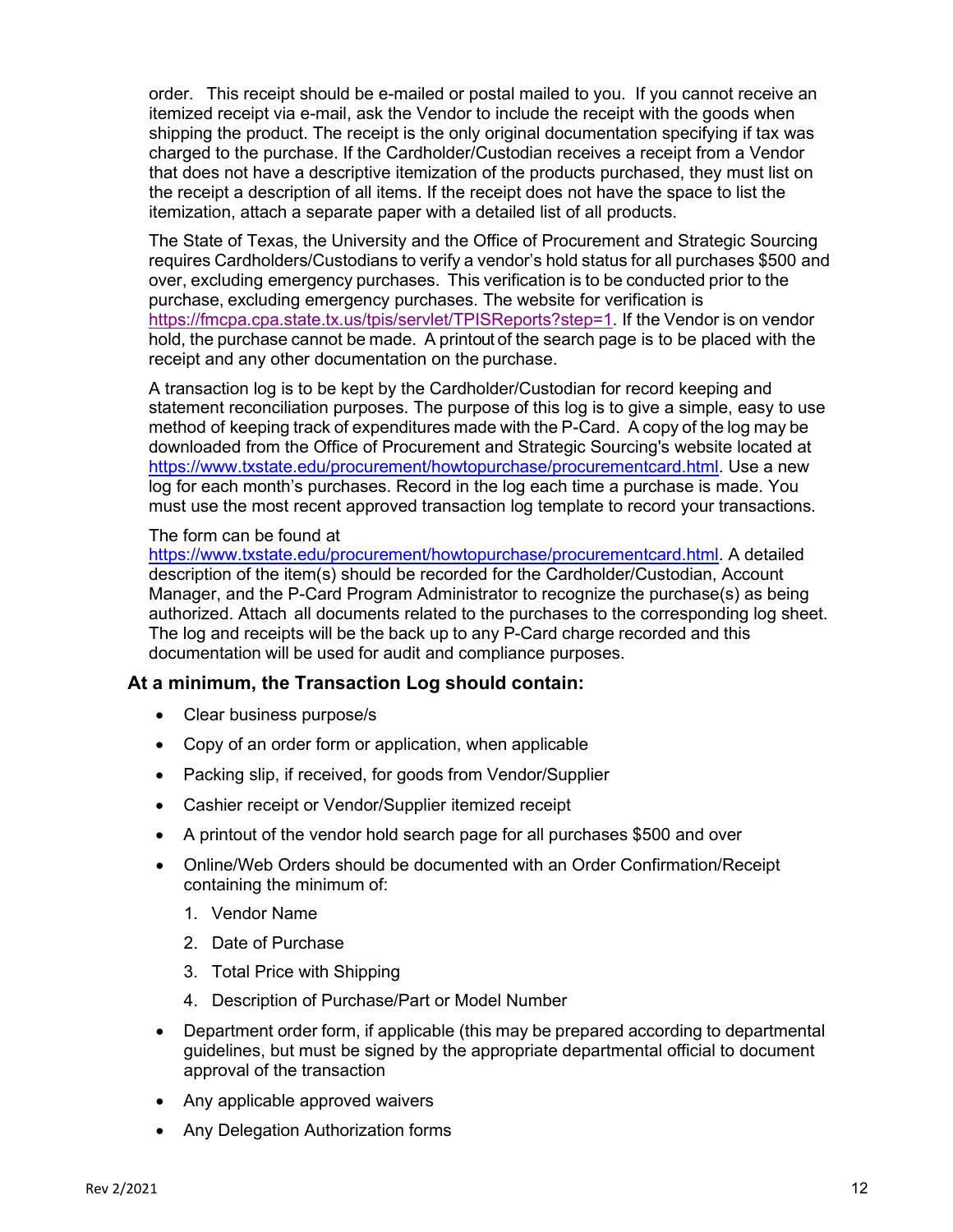- Any Request for P-Card Card Limit Increase forms
- Food, flowers, plants, and entertainment purchases should be documented with names of attendees/recipients, purpose of the event/purchase and date and time of the event, invitations, RSVP's, etc., and AP-12 forms.
- ALL documentation must be attached to the corresponding log.

After the Cardholder/Custodian reconciles the statement with the transaction log, the Account Manager is to review and approve that the purchases are appropriate by signing the transaction log within five days after the reconciliation. If the Cardholder/Custodian is also the Account Manager, the Account Manager cannot sign as the Cardholder/Custodian and the Account Manager. The Account Manager's immediate supervisor must sign in the Account Manager place. [\(UPPS 03.01.09](https://policies.txstate.edu/university-policies/03-01-09.html) "Fiscal Responsibilities of Account Managers at Texas State")

When the Cardholder/Custodian has verified all the charges shown are correct, obtained approval of the reconciled statement by the Account Manager and no changes are required, no further action is necessary.

The reconciled log along with the supporting documentation is filed. For audit and compliance purposes, the documentation must be retained in accordance with the University's retention schedule for the Cardholder's/Custodian's department for a minimum of four (4) fiscal years (current fiscal year + three (3)).

Transactions may be subject to reviews and investigations by various entities including but not limited to the following:

- 1. P-Card Program Administrator
- 2. Office of Audits and Analysis
- 3. State Auditor's Office
- 4. Federal and State Agency and Third-Party Auditors
- 5. Public Open Records Act Requests
- 6. University Police Department

### *Failure to keep required documentation WILL be subject to the Non-compliant Notice Program*

Purchase history may be viewed on-line through the P-Card Provider (Citibank) just like a personal account for real-time transactions. To sign up visit the link at [https://home.cards.citidirect.com/CommercialCard/Cards.html.](https://home.cards.citidirect.com/CommercialCard/Cards.html)

### <span id="page-12-0"></span>**Section 7: Returns, Credits and Disputing a Transaction**

Any charge on the billing statement may be disputed by the Cardholder/Custodian if it is questionable or an error. If there is a charge that is not recognized, or it appears to be incorrect, first contact the Vendor and try to resolve the dispute. This includes sales tax. *Sales tax disputes should be handled with the Vendor and not with the P-Card Provider*.

Should a problem arise with a purchased item, or with billing, every attempt should be made to resolve the issue directly with the Vendor. Review of future statements is vital to ensure that the account is properly credited for returns, credits, and disputed charges. If an item is returned for any reason, the return must be credited back to the P-Card. Under no circumstances should a cash refund or gift card be accepted in place of the credit. All returns, credits, or disputes should be noted on the monthly transaction log. If the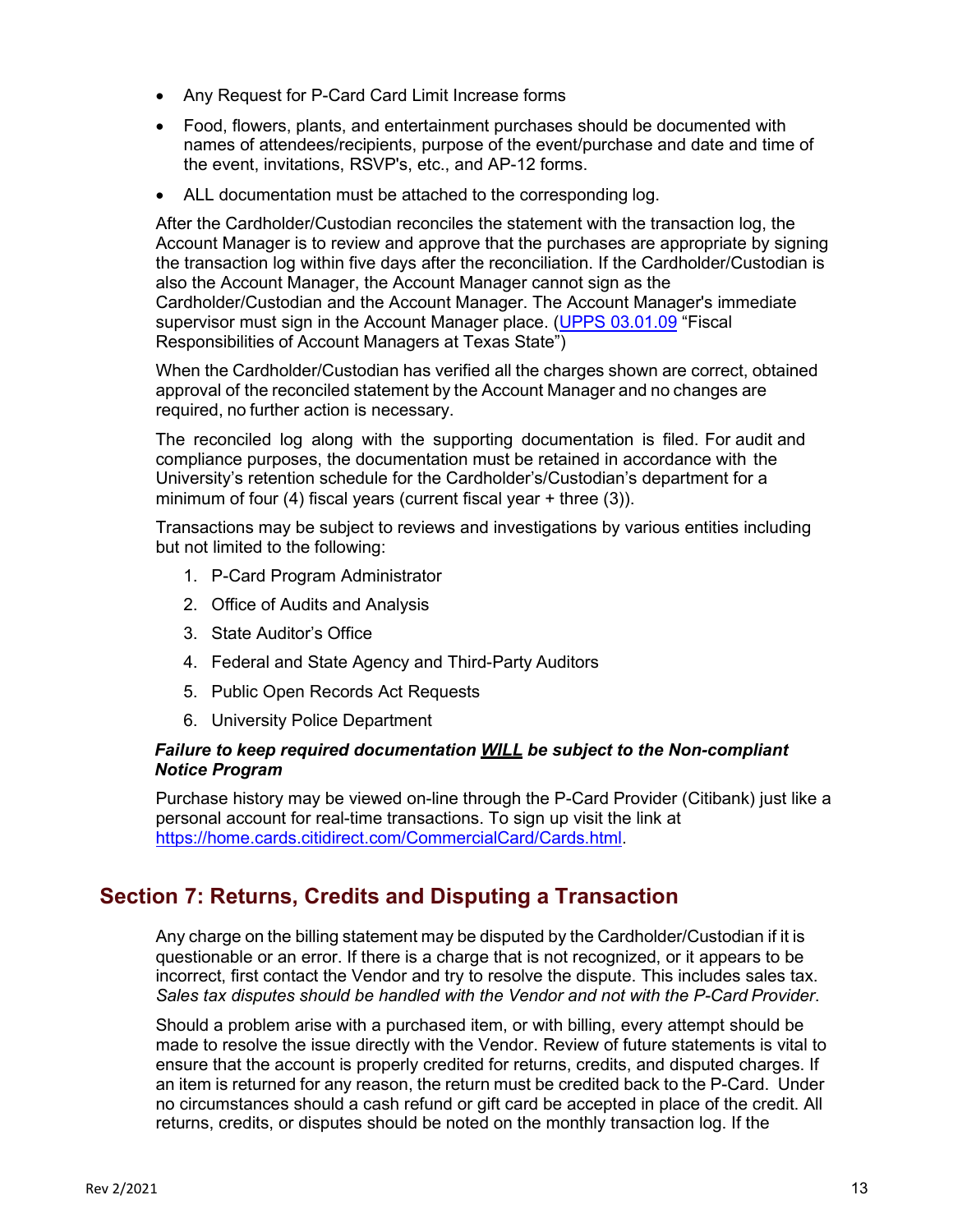Cardholder/Custodian is unable to come to an agreement with the Vendor regarding a purchase made with the P-Card, they should contact the P-Card Provider within sixty (60) days from the closing date of the statement on which the transaction appeared to dispute.

**NOTE:** Failure to take immediate and appropriate action may result in a loss of departmental funds and P-Card privileges may be terminated.

### <span id="page-13-0"></span>**Section 8: Lost, Stolen, Cancellations, and Terminations**

When a P-Card is lost or stolen, notify the P-Card Provider immediately. Representatives of the P-Card Provider are available 24 hours a day, 7 days a week. When reporting a P-Card lost or stolen, inform the P-Card Provider's representative the last date the P-Card was used, the amount of any charges you made on that date, and the name of the Vendor(s) from whom the purchase(s) were made.

After notifying the P-Card Provider, complete a Request for Cancellation/Suspension form and forward it to the P-Card Program Administrator. The form may be downloaded from the Office of Procurement and Strategic Sourcing's website at [https://www.txstate.edu/procurement/howtopurchase/procurementcard.html.](https://www.txstate.edu/procurement/howtopurchase/procurementcard.html) The P-Card will be cancelled by the P-Card Provider to stop additional charges from being made, and a replacement card will be issued by the P-Card Provider and sent to the P-Card Program Administrator who will forward it to the Cardholder/Custodian.

### **Transfers and Separations**

The Account Manager is responsible for retrieving the P-Card from the Cardholder/Custodian before the Cardholder/Custodian transfers to a different department or separates from the University and returning it with a completed Procurement Card Cancellation/Suspension Request form, to the P-Card Program Administrator. Failure to do so may result in cancellation of all department/unit P-Card privileges. If a separated employee continues to use the P-Card, the department will be liable for all charges. If transferring to another department, the Cardholder/Custodian will need to re-apply for another card under the new department's management and take the P-Card on-line certification training.

If a Cardholder/Custodian has not used the P-Card for over a year, the card may be cancelled, at the discretion of the P-Card Program Administrator. The P-Card Program Administrator will contact the Cardholder/Custodian requesting an explanation for nonuse of the P- Card prior to cancellation.

Multiple contacts by the Accounting Office to a single department/unit for insufficient funds may result in the cancellation of all department/unit P-Cards.

The purchase of unallowable items on any Grant account may result in the immediate revocation of Cardholder/Custodian privileges.

The Procurement Card Cancellation/Suspension Request can be downloaded from the Office of Procurement and Strategic Sourcing's website at [https://www.txstate.edu/procurement/howtopurchase/procurementcard.html.](https://www.txstate.edu/procurement/howtopurchase/procurementcard.html)

### <span id="page-13-1"></span>**Section 9: P-Card Training Requirements**

Annual on-line P-Card training is required for all Cardholders/Custodians. It is recommended, but not required, that Account Managers take the P-Card training if P-Cards are issued on accounts for which they are responsible. If the on-line course is not completed, all applicable cards will be suspended until such time as the course has been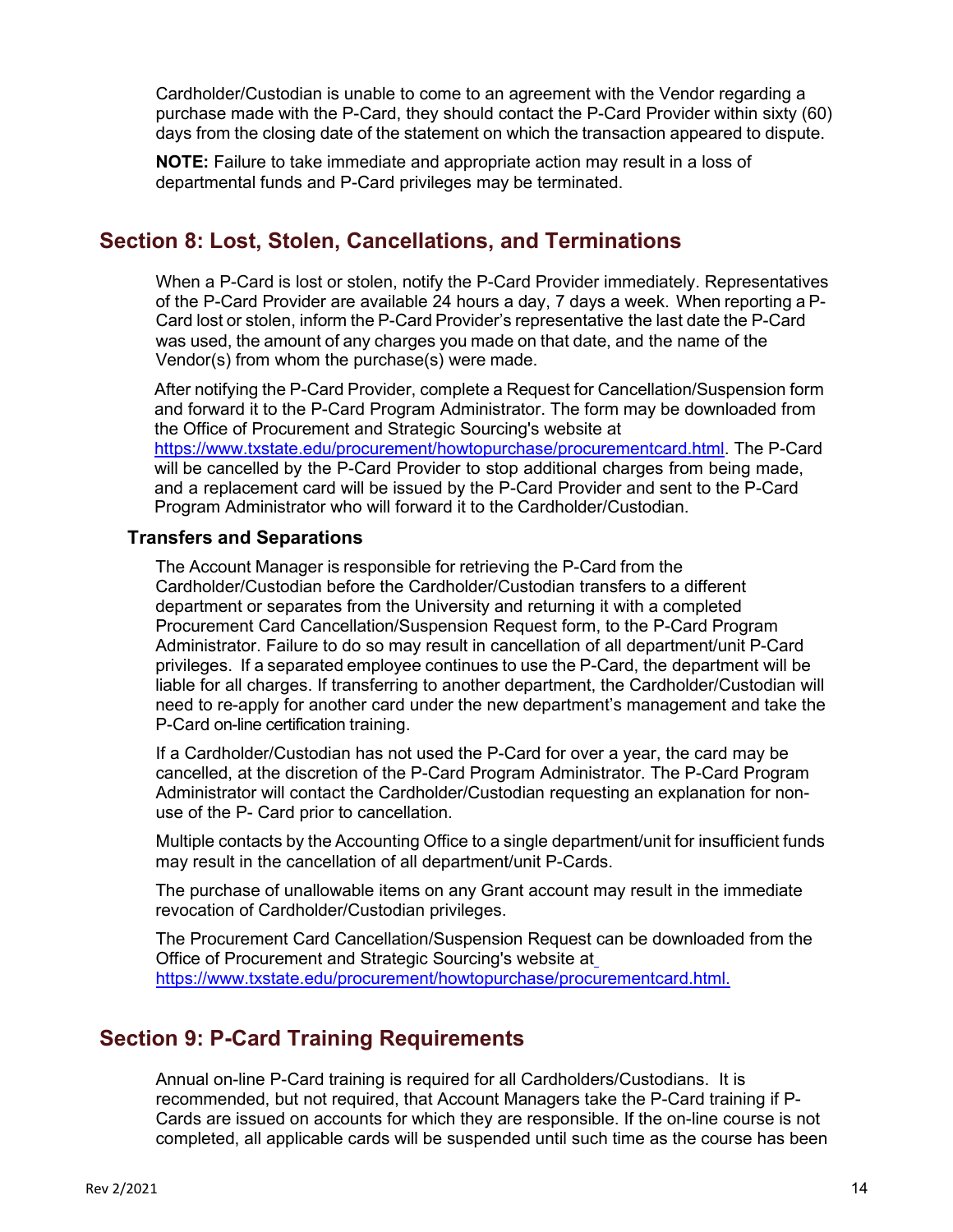taken, passed and a certificate received.

### <span id="page-14-0"></span>**Section 10: Transaction Compliance Reviews**

### **Compliance Reviews**

Compliance Reviews of transactions will be done by the P-Card Program Administrator. These reviews are driven by data. If there is not an approved waiver in place or an email notification of a potential non-compliant transaction, the Non-compliant Notice Program **WILL** be initiated.

### **P-Card Log Reviews**

All P-Cardholders and Custodians must submit their monthly transaction log via email to  $p$  card@txstate.edu, only when there have been charges, by the last business day of the month. The logs will be used in conjunction with the Card Integrity Report to verify compliance.

### <span id="page-14-1"></span>**Section 11: Non-compliant Notice Program**

Non-compliant P-Card transactions will be subject to disciplinary action up to and including cancellation of P-Card privileges.

The First Non-Compliant Transaction: The Cardholder/Custodian and Account Manager will receive notification of the non-compliant transaction(s) and that upon a second noncompliant transaction(s); the P-Card privileges for that P-Card will be suspended for thirty days.

The Second Non-Compliant Transaction(s): if a second non-compliant notification is received within a six-month period, the Cardholder/Custodian, the Account Manager, and the Director/Dean/Chair will receive notification of the non-compliant transaction(s) and the P-Card privileges for that P-Card will be suspended for thirty days.

The Third Non-Compliant Transaction(s): if a third non-compliant notification is received within a six-month period, the Cardholder/Custodian, the Account Manager, Director, Dean/Chair, Vice President, and Associate Vice President for Finance will receive notification of the non-compliant transaction(s) and the P-Card privileges for that P-Card will be cancelled.

While these are the consequences of Texas State non-compliant P-Card transactions, we will continue to collaborate with department Account Managers to determine appropriate consequences, and within reason will flex with campus department needs. Texas State must maintain compliance with all applicable policies and procedures.

Types of non-compliant transactions include but are not limited to:

- Payment of Sales tax if credit is not received
- Purchase from Disallowed Vendor
- Single transaction over \$2,000 without pre-approved waiver
- Use of P-Card by person other than Cardholder/Custodian without a Delegation Authorization form
- Personal Charge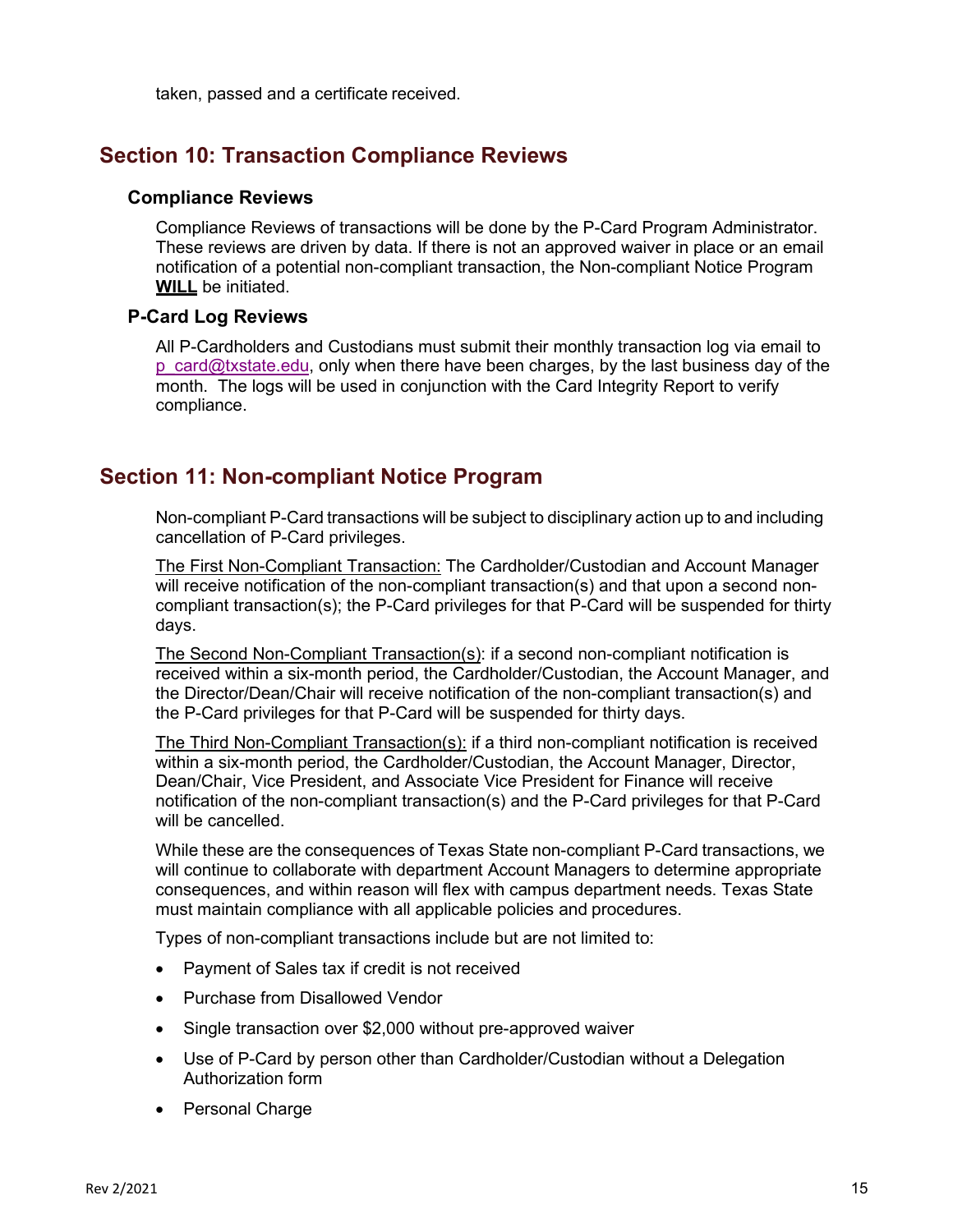- Purchase of Restricted Item without pre-approved waiver from appropriate departments and the Office of Procurement and Strategic Sourcing
- Gratuity greater than 20%
- Not keeping list of attendees and/or name of event with food/flower purchase
- Purchase of office supplies without pre-approval from the Office of Procurement and Strategic Sourcing, unless it is an emergency or while in travel status
- Splitting a single transaction to avoid P-Card limit or bidding requirements
- No Transaction Log
- Transaction log missing Account Manager review and signature.
- Allowing a student to use P-Card without an approved waiver
- Purchase of Controlled Property
- Fraud (No renewal available and/or possible termination)

**The Texas State University P-Card is a privilege to expedite small dollar purchases and is not an employee entitlement. Texas State reserves the right to withhold issuance, as well as suspension or cancellation, of P-Card privileges.**

**Vendors that intentionally split orders to avoid the \$2,000 single transaction limit and/or bidding requirements or repeatedly charges Texas State sales tax may be blocked from doing business with Texas State University.**

### <span id="page-15-0"></span>**Section 12: Sponsored Program (Grants and Contract) Accounts**

Issuance of a P-Card on a Sponsored Program (Grant/Contract) account requires prior review and concurrence by the Office of Sponsored Programs. In addition to any restrictions of the funding agency, P-Card use using Sponsored Program Accounts shall follow all applicable Texas State Policies and Procedures. When the grant expires or funding cancelled, a Cancellation/Suspension Request form together with the P-Card must be sent to the P-Card Program Administrator. Using the P-Card with Sponsored Research funds requires additional diligence and oversight by the Account Manager and/or Principal Investigator (PI) and his or her staff.

### **Special conditions for P-Card use by Sponsored Program Accounts**

- A copy of the statement, transaction log and receipts must be sent to the Office of Sponsored Programs within five (5) business days after reconciliation and approval by the Account Manager and/or PI. Failure to comply with this provision may result in termination of P-Card account privileges.
- A default account will be provided by the department with the P-Card application.
- It is the responsibility of the **Account Manager and/or PI** to adhere to P-Card Guidelines and Procedures, Texas State's Policies and Procedure Statements, the applicable Federal and State regulations, and any terms or conditions specific to the contract or grant award rules and regulations. Any charge found to be in violation of ANY of these policies or restrictions will be charged back to the department account if not redirected by the department in a timely manner.
- It is the responsibility of the **Account Manager and/or PI** not to exceed the awarded budget categories. Charges exceeding the awarded budget will be redirected to the department account if not transferred by the department in a timely manner.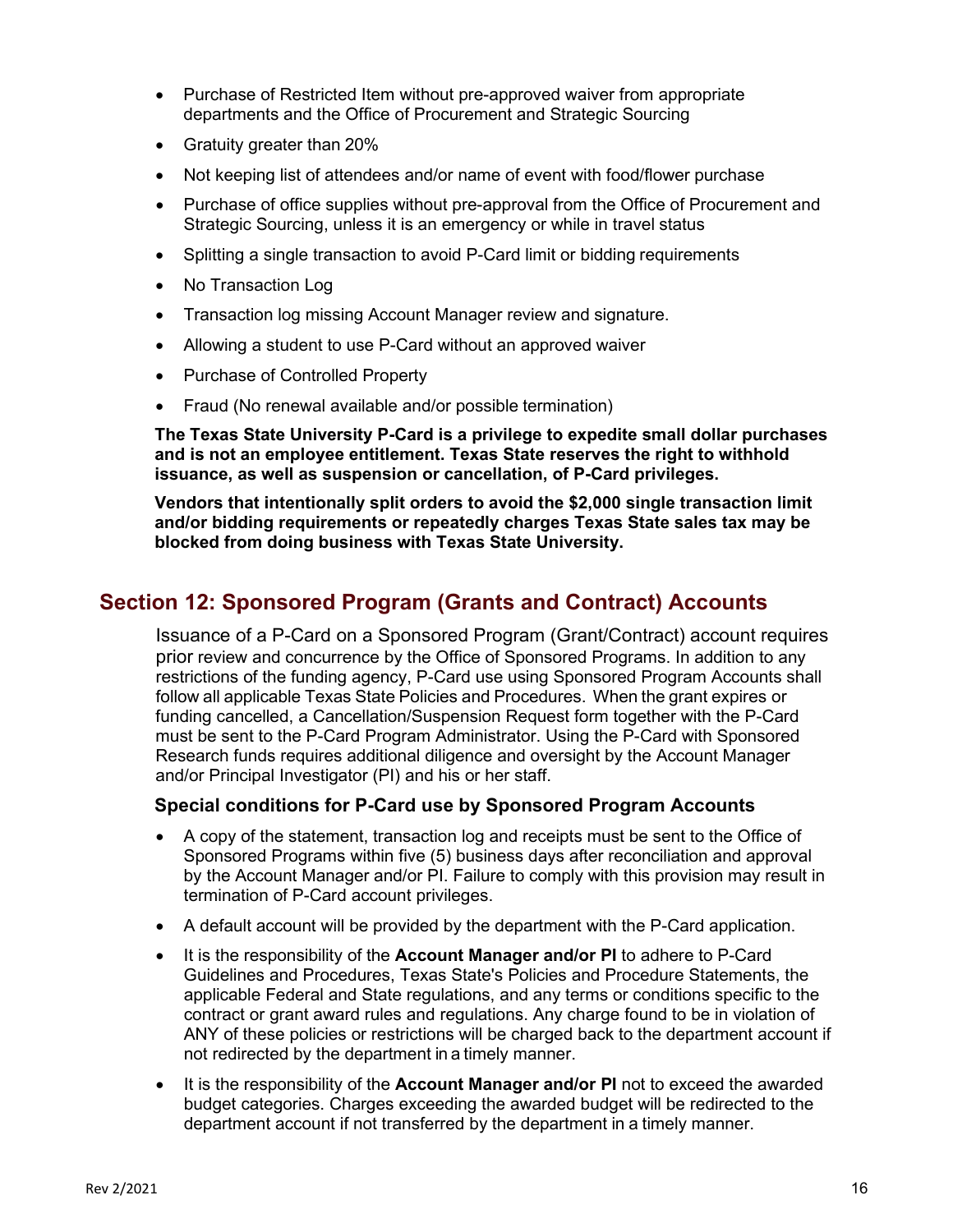- The Cardholder/Custodian, Account Manager and/or PI are responsible for ensuring that purchases are allowable under the terms of the award.
- The Cardholder/Custodian, Account Manager and/or PI will ensure that all charges fall within the project period and the project budget.
- The Account Manager and/or PI is responsible for proper distribution of expenditures. OSP will utilize the department account as a recursive action of disallowed or exceeded charges.
- When the Account Manager and/or PI and the Cardholder/Custodian is the same, all documents requiring signature must be by his or her immediate supervisor.

**IMPORTANT: If you have questions as to whether a purchase is allowable or to which SAP Internal Order a transaction should be properly assigned, consult your Sponsored Program Accountant.**

### <span id="page-16-0"></span>**Section 13: Frequently Asked Questions**

#### **Who can request waivers for awards/food/flowers/refreshments?**

Cardholder/Custodian may submit a waiver, along with an AP-12 form, for food/flowers/refreshments **IF** the designated account allows such a purchase. Refer to [UPPS 03.01.03](https://policies.txstate.edu/university-policies/03-01-03.html) "Allowable Purchases of Awards and Flowers" for further information on what funds may be used to purchase food, refreshment, and achievement awards. The Account Manager must sign the waiver request prior to submittal of the waiver tothe P-Card Program Administrator for approval. If the Account Manager is also the Cardholder/Custodian, the Account Manager's immediate supervisor must sign the waiver.

### **How often does the waiver need to be requested?**

A new P-Card waiver must be submitted for each event, signed by the Account Manager, and approved by the P-Card Program Administrator prior to the purchase being made. **There are no "blanket" waivers**.

### **Does a copy of the waiver need to accompany the documentation with each purchase, when reconciling monthly?**

Yes.

### **What documentation is required each month when reconciling the P-Card statement?**

In the P-Card Guidelines and Procedures Manual it states "P-Card itemized sales receipts, packing slips, on-line/web receipts/confirmations, and other related information for all P- Card transactions, applicable waivers, and other related information for all P-Card transactions. Every billing cycle, the Cardholder/Custodian will receive a billing statement of their charges with the total amount to be charged to the account specified on the Cardholder's/Custodian's Application.

- Copy of an order form or application, when applicable
- Packing slip, if received, for goods from Vendor/Supplier
- A printout of the vendor hold search page for any purchase over \$500
- Cashier receipt or Vendor/Supplier itemized receipt
- Online/Web Orders should be documented with an Order Confirmation/Receipt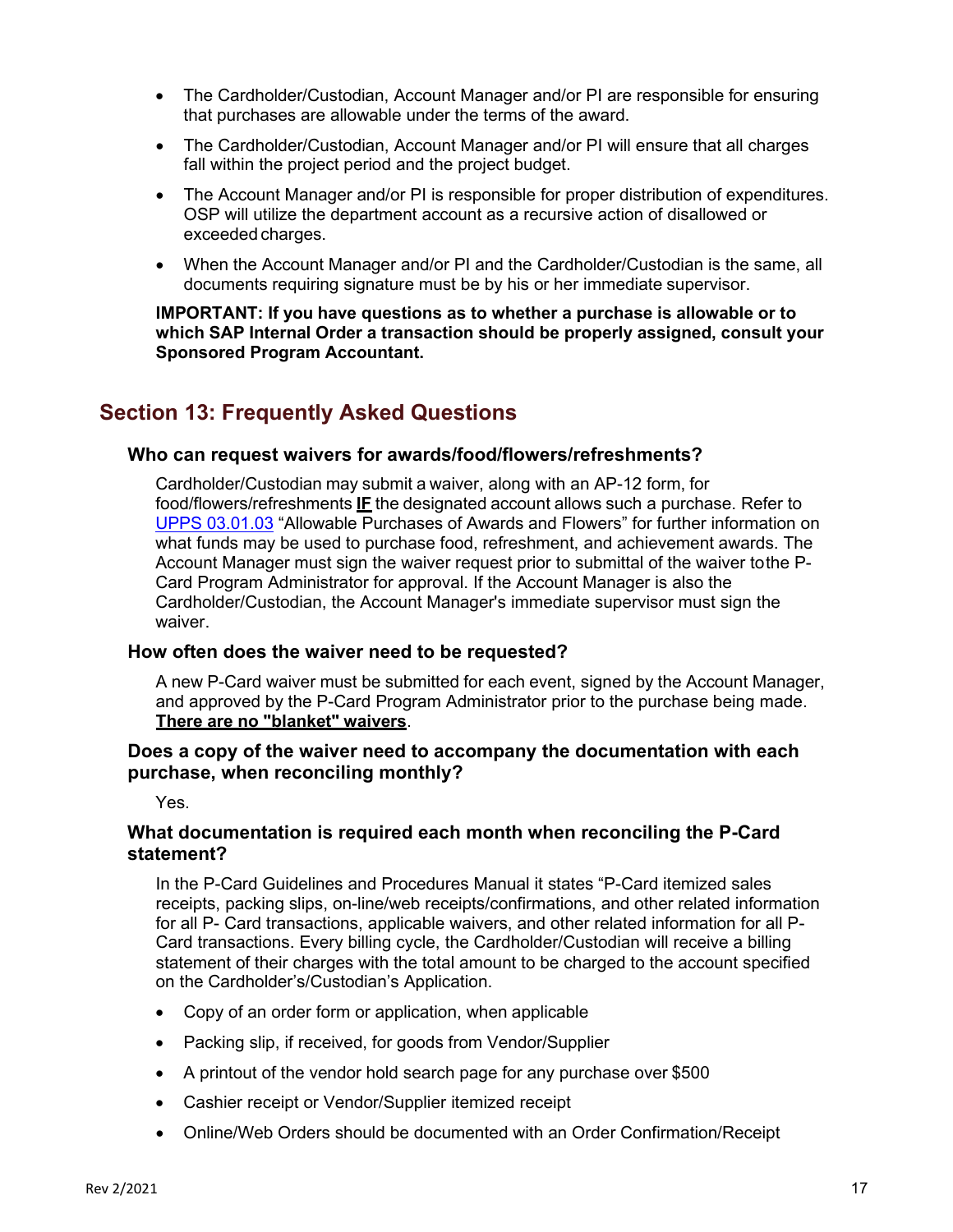containing the minimum of:

- 1. Vendor Name
- 2. Date of Purchase
- 3. Total Price with Shipping
- 4. Description of Purchase/Part or Model Number
- Department order form, if applicable (this may be prepared according to departmental guidelines, but must be signed by the appropriate departmental official to document approval of the transaction
- Any applicable approved waivers
- Awards, Flowers, Food or Refreshments purchases should be documented with names of attendees/recipients, purpose of the event/purchase and date and time of the event, invitations, RSVP's, etc.

### **How do you distinguish between gifts and awards?**

Refer to [UPPS 03.01.03](https://policies.txstate.edu/university-policies/03-01-03.html) "Purchase of Awards and Flowers" for further information.

### **When is it appropriate to use a Delegated Authorization Form?**

Anytime someone other than the Cardholder/Custodian makes a P-Card purchase. The Cardholder/Custodian is still ultimately responsible for all charges made on their P-Card.

### **May gratuity be added to a P-Card purchase?**

Yes, gratuity or "tips" may be added to a P-Card transaction. The maximum allowable gratuity/tip is 20%. Any tip larger than 20% will be payable by the employee and must use another payment method such as cash, personal check, or personal credit card. [\(FSS](https://policies.txstate.edu/division-policies/finance-and-support-services/03-11.html) [03.11](https://policies.txstate.edu/division-policies/finance-and-support-services/03-11.html) and [UPPS 03.01.03\)](https://policies.txstate.edu/university-policies/03-01-03.html)

### **How often are guidelines/restrictions updated and how are P-Card holders notified?**

Guidelines and restrictions are constantly updated. The changes are sent out via our P-Card distribution list and published to the Purchasing Office's website: [https://www.txstate.edu/procurement/howtopurchase/procurementcard.html.](https://www.txstate.edu/procurement/howtopurchase/procurementcard.html) In addition, changes are announced via the RSS feed.

It is recommended that the Cardholder/Custodian periodically check to verify that their copy of the P- Card manual is up to date. Updates will also be distributed via RSS feeds, instructions on signing up can be found here: [https://gato](https://gato-docs.its.txstate.edu/jcr:98b79cab-cbae-4137-83bf-29df6e11dab8/Purchasing%20RSS%20Feed%20Instructions.pdf)[docs.its.txstate.edu/jcr:98b79cab-cbae-4137-83bf-](https://gato-docs.its.txstate.edu/jcr:98b79cab-cbae-4137-83bf-29df6e11dab8/Purchasing%20RSS%20Feed%20Instructions.pdf)[29df6e11dab8/Purchasing%20RSS%20Feed%20Instructions.pdf](https://gato-docs.its.txstate.edu/jcr:98b79cab-cbae-4137-83bf-29df6e11dab8/Purchasing%20RSS%20Feed%20Instructions.pdf)

### **Is payment for Fed-Ex packages considered postage?**

No. It is considered freight charges. UPS and DHL are also allowed Vendors.

### **Is Texas State sales tax exempt?**

Yes, but only the State of Texas sales tax. No tax-exempt number is required for sales tax exemption.

### **Is registration for conferences allowed on the P-Card?**

Yes, it is allowed. Registration over \$2,000 must be approved by Account Manager and P-Card Program Administrator via a waiver.

### **If memberships are included with registration cost, are they allowed?**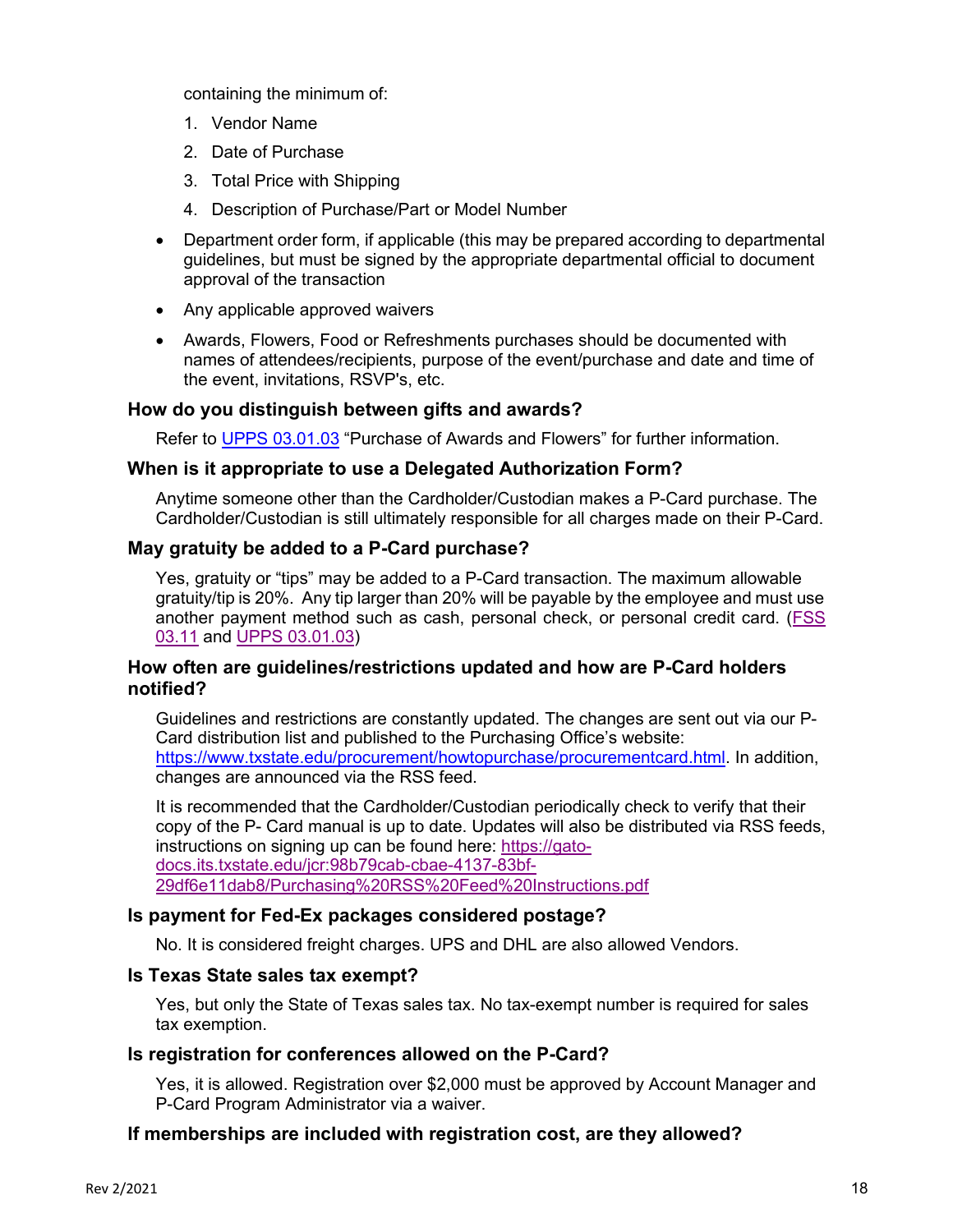Yes, only if they are included in a registration fee.

### **When using Delegated Authorization form, how often can someone else use my Card?**

Your P-Card may be used by another as many times as needed during the time specified on the Delegated Authorization form. It is recommended that if another person uses your P- Card routinely, that person should apply for his or her own P-Card. Ultimate responsibility for purchases made on your card belongs to the Cardholder/Custodian.

### **What can I purchase with the P-Card?**

The P-Card may be used for purchases of goods up to \$2,000 (except those identified as controlled or prohibited. Some restricted items may be purchased with an approved waiver. If the total purchase price, including freight and any other charges is greater than \$2,000, a Texas State purchase order must be used to make the purchase unless a waiver has been approved by the Office of Procurement and Strategic Sourcing **48 hours PRIOR** to the purchase.

### **What can I NOT purchase with the P-Card?**

Some of the prohibited P-Card purchases include but are not limited to:

- Any travel related expenses, hotels, airline tickets, etc.
- Memberships or dues unless paid with and at the same time as event registration
- Controlled items (reference [Exhibit C\)](#page-22-0)
- Prohibited items (reference **Exhibit D)**
- Any one purchase over the daily transaction limit (unless prior approval is obtained via a waiver and the limit temporarily lifted).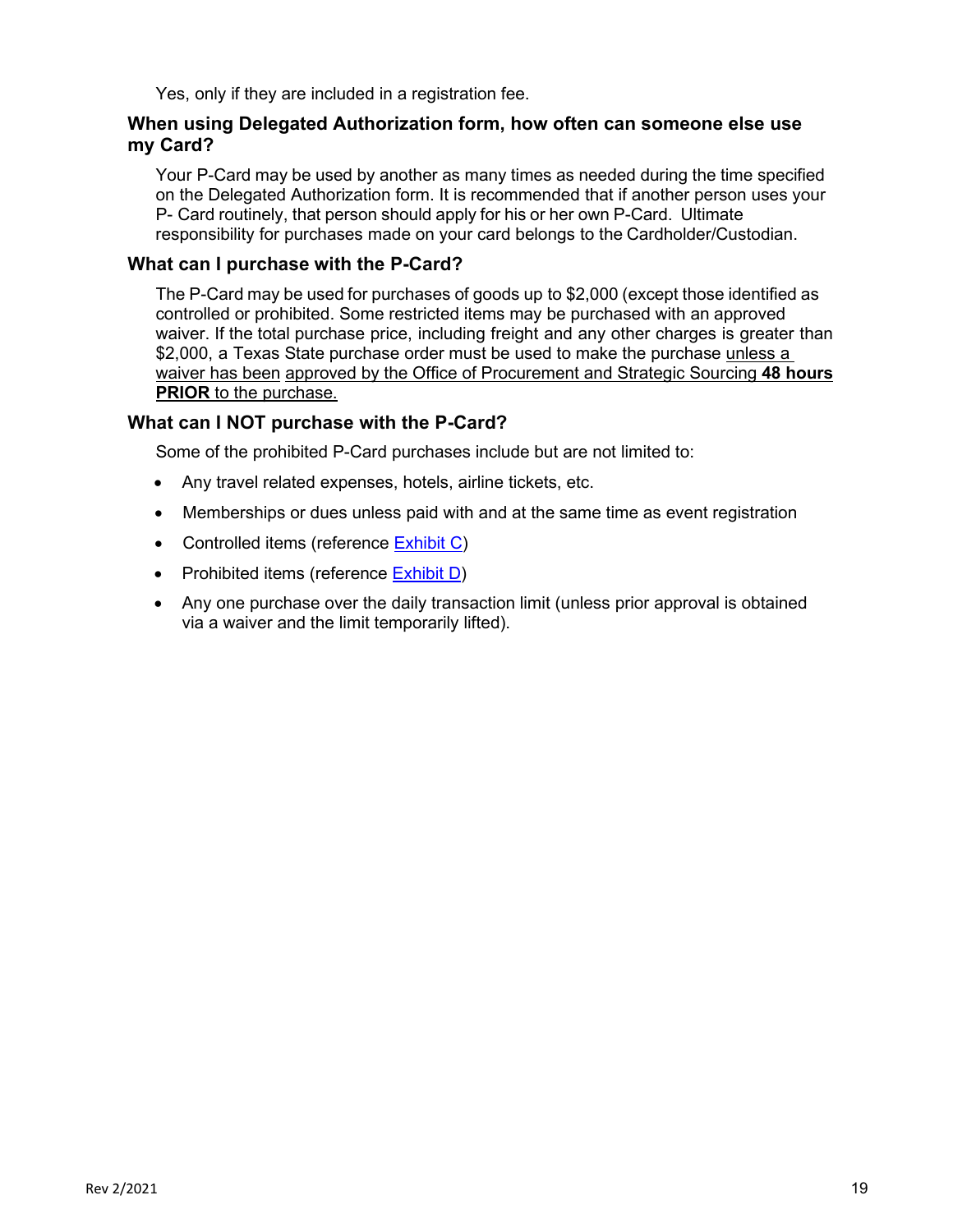# <span id="page-19-0"></span>**Exhibit A: Acceptable Purchases**

Include but not limited to:

**Advertisement:** Personnel Advertisement is allowed on the P-Card ONLY if the Cardholder/Custodian or Delegate has proper approval from the Human Resources Department.

**Awards**: with proper approval per [UPPS 03.01.03 Allowable Purchases of Awards and Flowers.](https://policies.txstate.edu/university-policies/03-01-03.html)  [Awards](https://policies.txstate.edu/university-policies/03-01-03.html) require the [AP-12 Form](https://www.txstate.edu/gao/ap/forms.html) signed by the appropriate individual. The AP-12 form can be downloaded at [https://www.txstate.edu/gao/ap/forms.html.](https://www.txstate.edu/gao/ap/forms.html)

**University Bookstore**: Purchases are acceptable, unless otherwise prohibited.

#### **Books/ DVDs, Educational Films and Reference Materials**

**Computer and Computer supplies:** See [UPPS 05.02.06 Acquisition of Information Technology](https://policies.txstate.edu/university-policies/05-02-06.html)  [Products and Services](https://policies.txstate.edu/university-policies/05-02-06.html)

**Criminal/ Civil Investigations:** University Police Department only.

**Decorations:** For University sponsored events only.

#### **Fabric/ Linens/ Uniforms**

**Fertilizer:** for small applications only, not for large agricultural use.

**Flowers:** with proper approval per [UPPS 03.01.03 Allowable Purchases of Awards and Flowers.](https://policies.txstate.edu/university-policies/03-01-03.html) Flowers require the [AP-12 Form](https://www.txstate.edu/gao/ap/forms.html) signed by the appropriate individual. The AP-12 form can be downloaded at [https://www.txstate.edu/gao/ap/forms.html.](https://www.txstate.edu/gao/ap/forms.html)

**Food or Non-alcoholic beverages:** with proper approval per [FSS/PSS 03.11 Business Meals](https://policies.txstate.edu/division-policies/finance-and-support-services/03-11.html)  [and Food Purchases.](https://policies.txstate.edu/division-policies/finance-and-support-services/03-11.html)

**Freight:** only when it is with a freight carrier. For example: Fed Ex. UPS, etc.

**Furniture:** below \$5,000 (non-inventoried) and not otherwise prohibited.

**Gifts:** only in accordance with [UPPS 04.03.02 Gifts from University Funds](https://policies.txstate.edu/university-policies/04-03-02.html)

**Gratuity:** Local Funds only, up to 20% is allowable. State Funds, NO GRATUITIY OF ANY KIND IS ALLOWED ON STATE FUNDS.

### **Cleaning Supplies**

**Membership dues:** only if approved in accordance with [UPPS 06.04.01 Memberships in](https://policies.txstate.edu/university-policies/06-04-01.html)  [Professional Organizations](https://policies.txstate.edu/university-policies/06-04-01.html)

#### **Plants and Landscape Supplies**

#### **Promotional Items**

**Registration:** for conferences, seminars, webinars, rental of booths, etc.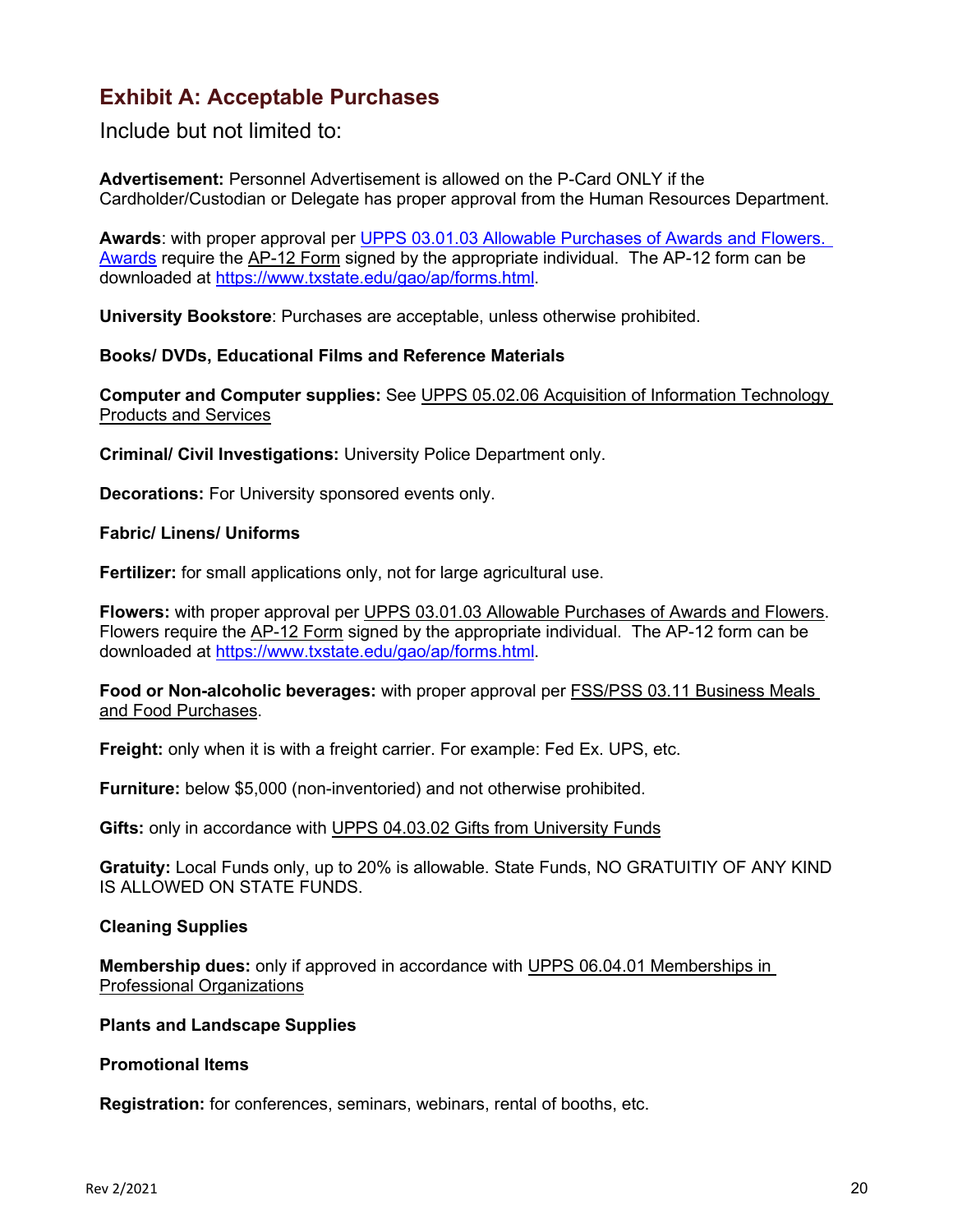**Rentals:** (If a signed contract and/or agreement is required, then contract and/or agreement must be entered into [TCM as a contract request](https://www.txstate.edu/procurement/howtopurchase/contracts.html) and approved prior to purchase)

**Restaurants:** only in accordance with [FSS/PPS 03.11 Business Meals and Food Purchases.](https://policies.txstate.edu/division-policies/finance-and-support-services/03-11.html) Requires an AP-12 Form signed by the appropriate individual. NO ALCOHOL OF ANY KIND MAY BE PURCHASED USING THE P-CARD. The AP-12 form can be downloaded at [https://www.txstate.edu/gao/ap/forms.html.](https://www.txstate.edu/gao/ap/forms.html)

### **Safety Supplies**

**Services:** Maximum dollar amount of \$499.99; if \$500 or greater, a Purchase Order or e-NPO must be created.

**Small Equipment:** (not capital or controlled; see below)

**Subscriptions/ Publications**: when the subscription/periodical is shown to be beneficial to the University. Certain online subscriptions may require **prior** IT approval.

**Tools/ Hardware**: (not capital or controlled; see below)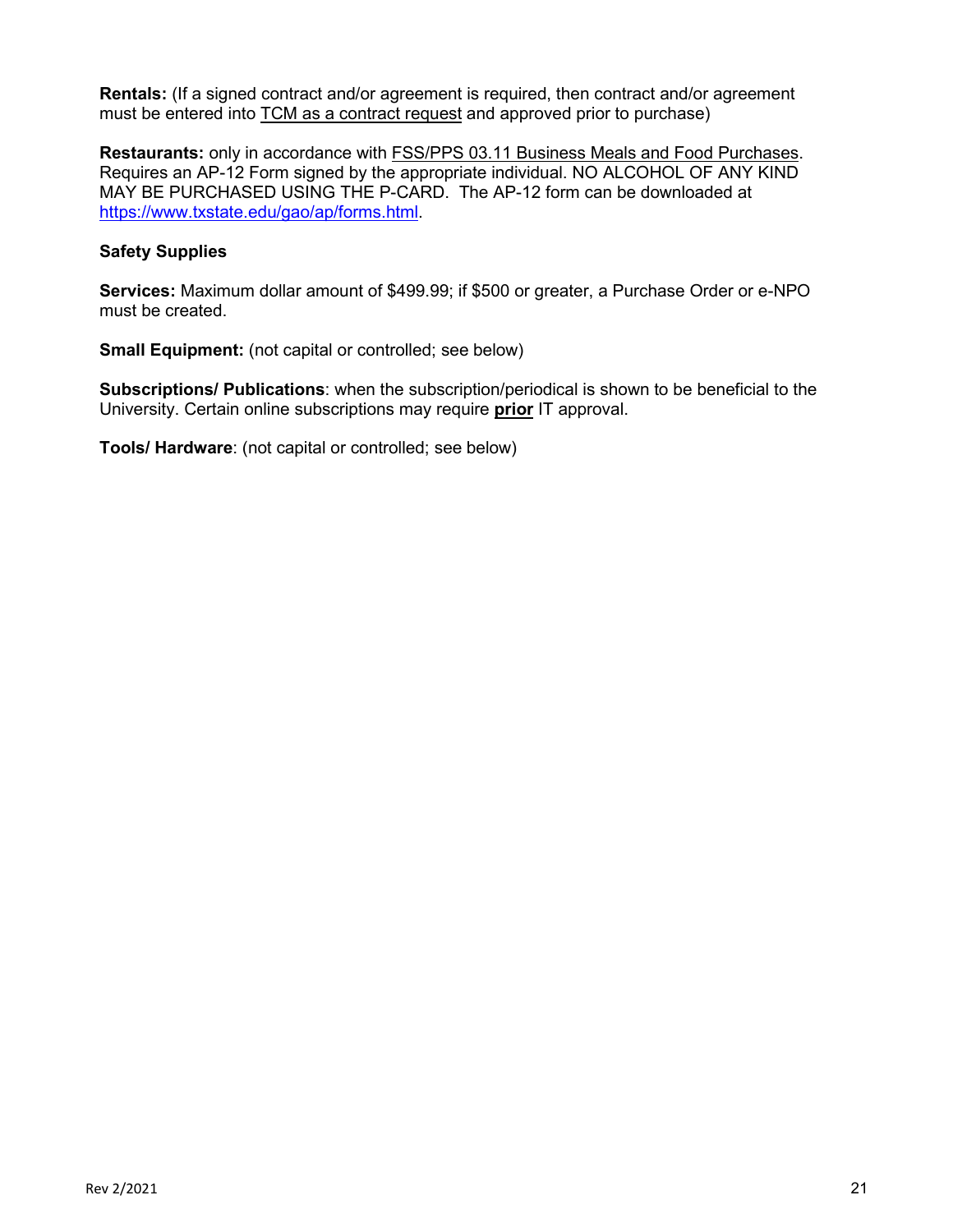# <span id="page-21-0"></span>**Exhibit B: Restricted Purchases**

*Waivers will be approved dependent on account funding and situation.*

**Computer Software, Licenses and Maintenance** \* **Food** (Groceries, Meals, etc.), with AP-12\***\* Foreign Vendors**\*\*\* **Memberships or Dues** (waiver not required if combined with event registration), **Refreshments**, with AP-12\***\* Recreational Events (Sea World, Six Flags, Movies, etc.) Office Supplies** (Paper, Pens, etc. no waiver needed while in travel status) **Plants, Flowers** (Gifts, Decoration, artificial plants, and flowers), with AP-12\***\*** 

\*All computer software and license, including Software as a Service (SAS), purchases must go through IT Business services, [ITBusiness@txstate.edu](mailto:ITBusiness@txstate.edu) or 245-2447. If IT Business Services determines that the product can only be purchased via a P-Card, they will approve the waiver before it is submitted to the Office of Procurement and Strategic Sourcing. Visit <https://doit.txstate.edu/services/software-license.html> for guidelines in purchasing software and licenses.

Any software that is purchased using the P-Card that has not been approved by IT Business Services and the Office of Procurement and Strategic Sourcing will be subject to the cancellation of P-Card privileges.

\*All technology related items must go through ITAC. If ITAC determines that the product can only be purchased via a P-Card, they will approve the waiver before it is submitted to the Office of Procurement and Strategic Sourcing.

### *\*\*Awards, Flowers, Food or Refreshments purchases must be documented with the names of attendees, recipients, purpose of event/purchase, date and time of event, invitations, RSVP's, etc.*

\*\*\*Payments to foreign vendors may have tax implications and must have the approval of the Director of Payroll and Tax Compliance. Purchases from foreign vendors are subject to requiring a W8-BEN-E. The tax compliance office will determine if the form is required prior to the purchase.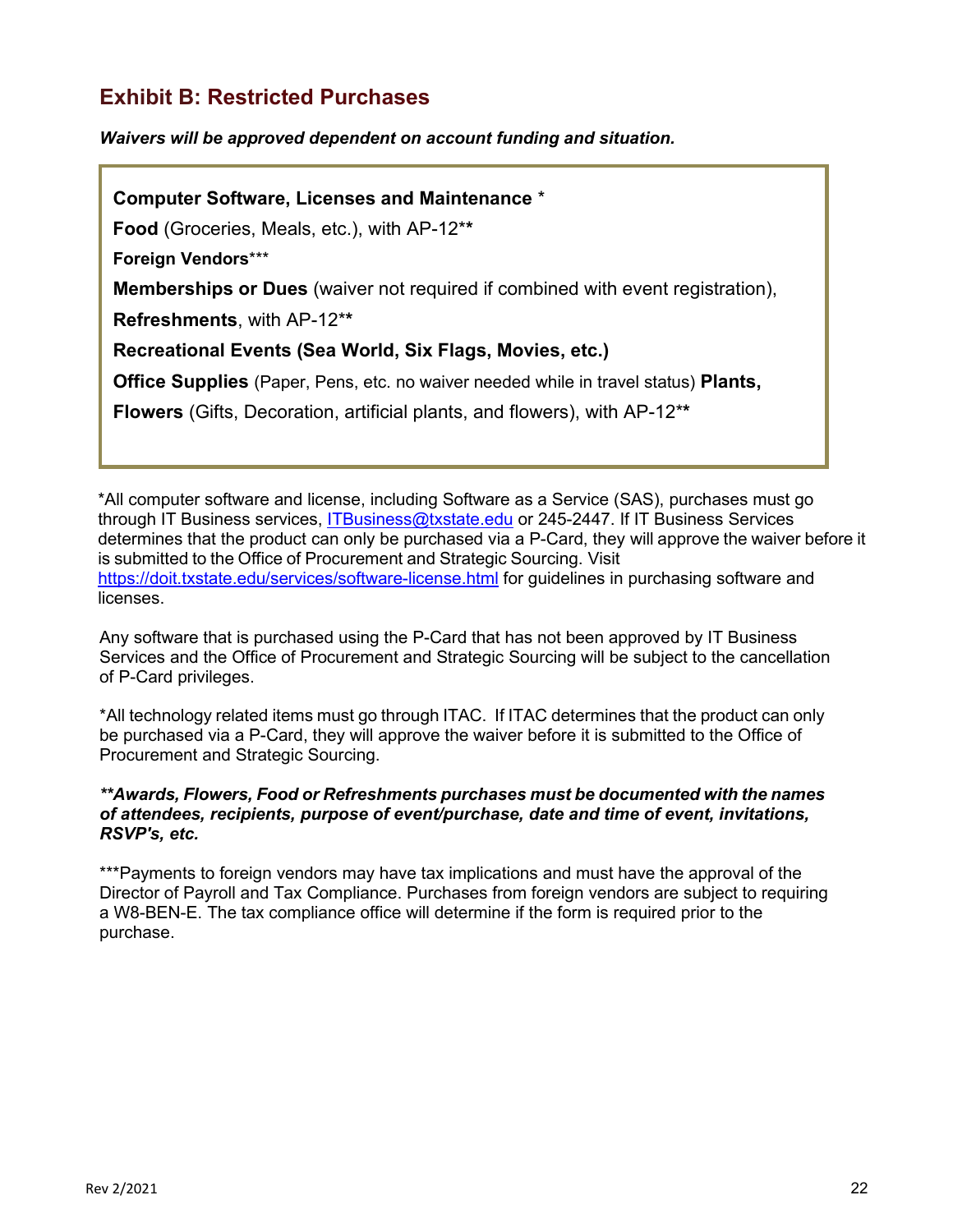# <span id="page-22-0"></span>**Exhibit C: Controlled Property (but not capitalized)**

**Controlled (\$500 - \$4,999.99)** *Waivers WILL NOT be approved on the following items except in emergency situations.*

| <b>Sound Systems and Other Audio Equipment</b>           |
|----------------------------------------------------------|
| Camera – Portable – Digital, SLR                         |
| <b>TVs, Video Players/Recorders</b>                      |
| <b>Computers, Desktop</b>                                |
| <b>Computers, Laptop</b>                                 |
| <b>Data Projectors</b>                                   |
| <b>Smartphones, Tablets &amp; Other Handheld Devices</b> |
| <b>Unmanned Aerial Vehicle (UAV) Drones</b>              |
| <b>CONTROLLED AT ANY COST</b>                            |
| <b>Handguns</b>                                          |
| <b>Rifles &amp; Shotguns</b>                             |
|                                                          |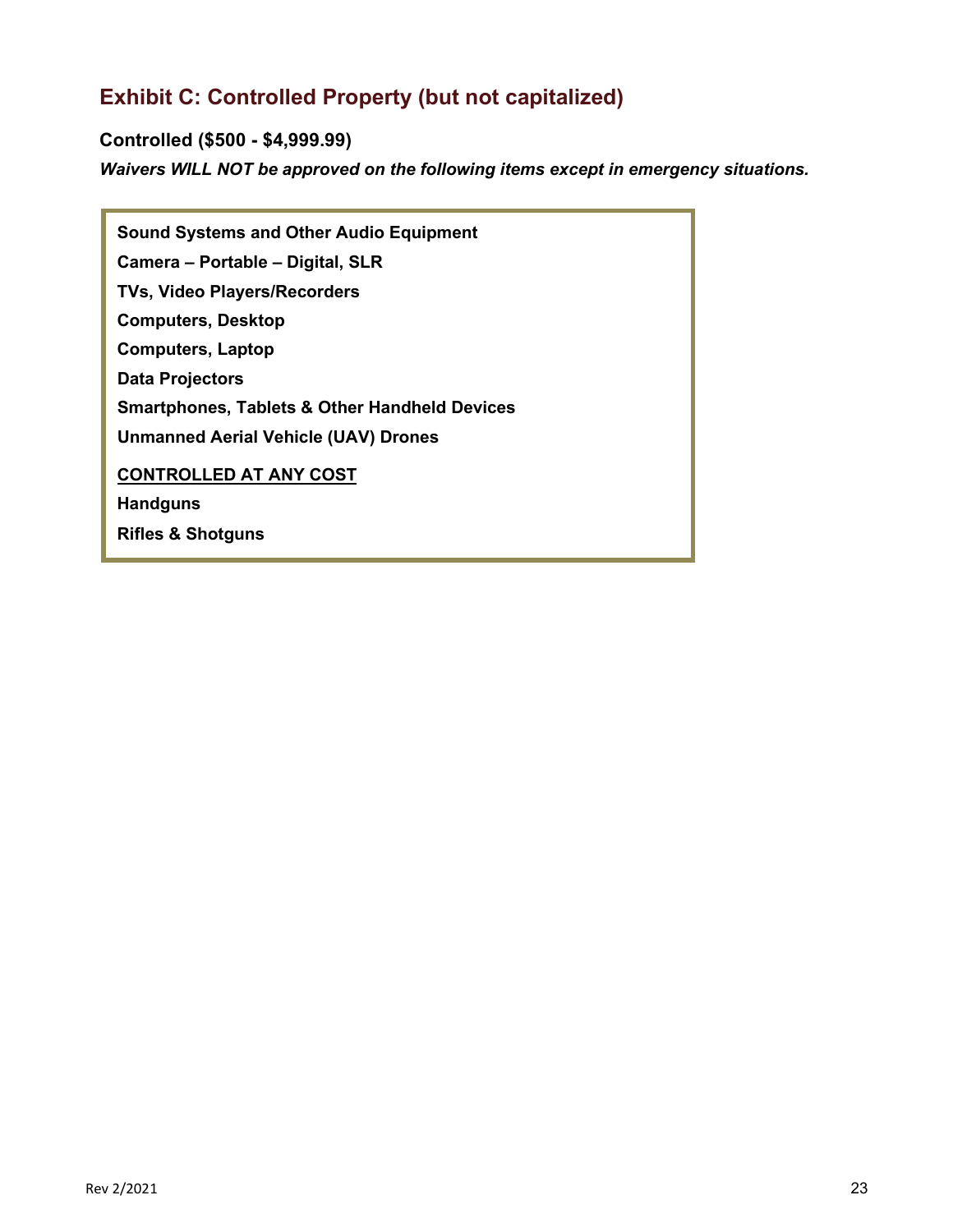# <span id="page-23-0"></span>**Exhibit D: Prohibited Purchases**

### **Waivers WILL NOT be approved on the following items**

| Alcoholic Beverages (Beer, Wine, etc.)                                                               |
|------------------------------------------------------------------------------------------------------|
| <b>Ammunition</b>                                                                                    |
| Animals, Live (Pets, Fish)                                                                           |
| Capital Equipment (\$5,000 or greater)                                                               |
| <b>Cash Advances</b>                                                                                 |
| <b>Cell Phone/Telephones</b> (Personal/Business Communication Devices,<br>Services, and Accessories) |
| <b>Chemicals/Hazardous Materials**</b>                                                               |
| Controlled Items (\$500-\$4,999.99) (reference Exhibit C)                                            |
| <b>Employment Service (Temp Agencies)</b>                                                            |
| <b>Fines and Penalties</b>                                                                           |
| Gases, Cylinder (Oxygen)                                                                             |
| Gases, Liquefied (Medical Gases)                                                                     |
| <b>Gasoline</b> (Fuel)                                                                               |
| <b>Gift Cards (Rewards)</b>                                                                          |
| <b>Insurance Premiums</b>                                                                            |
| Lasers                                                                                               |
| <b>Leases</b> (Rental of Land, Space, Equipment)                                                     |
| <b>Moving Expenses (Relocation Expenses)</b>                                                         |
| <b>Personal use items</b>                                                                            |
| <b>Pharmaceuticals (Drugs)</b>                                                                       |
| <b>Phone Cards</b>                                                                                   |
| <b>Radioactive Materials**</b>                                                                       |
| Services \$500 and greater                                                                           |
| <b>Telephone Services (Internet Services)</b>                                                        |
| Time or Installment Purchases (Splitting Of Total Amount)                                            |
| <b>Travel/Lodging (Hotels, Motels)</b>                                                               |
| <b>Tuition</b> (Instruction Fees)                                                                    |
| <b>Used Equipment</b> (Refurbished, Previously Owned)                                                |
| <b>Weapons</b>                                                                                       |
| **Please contact Environmental Health, Safety & Risk Mgt for clarification.                          |